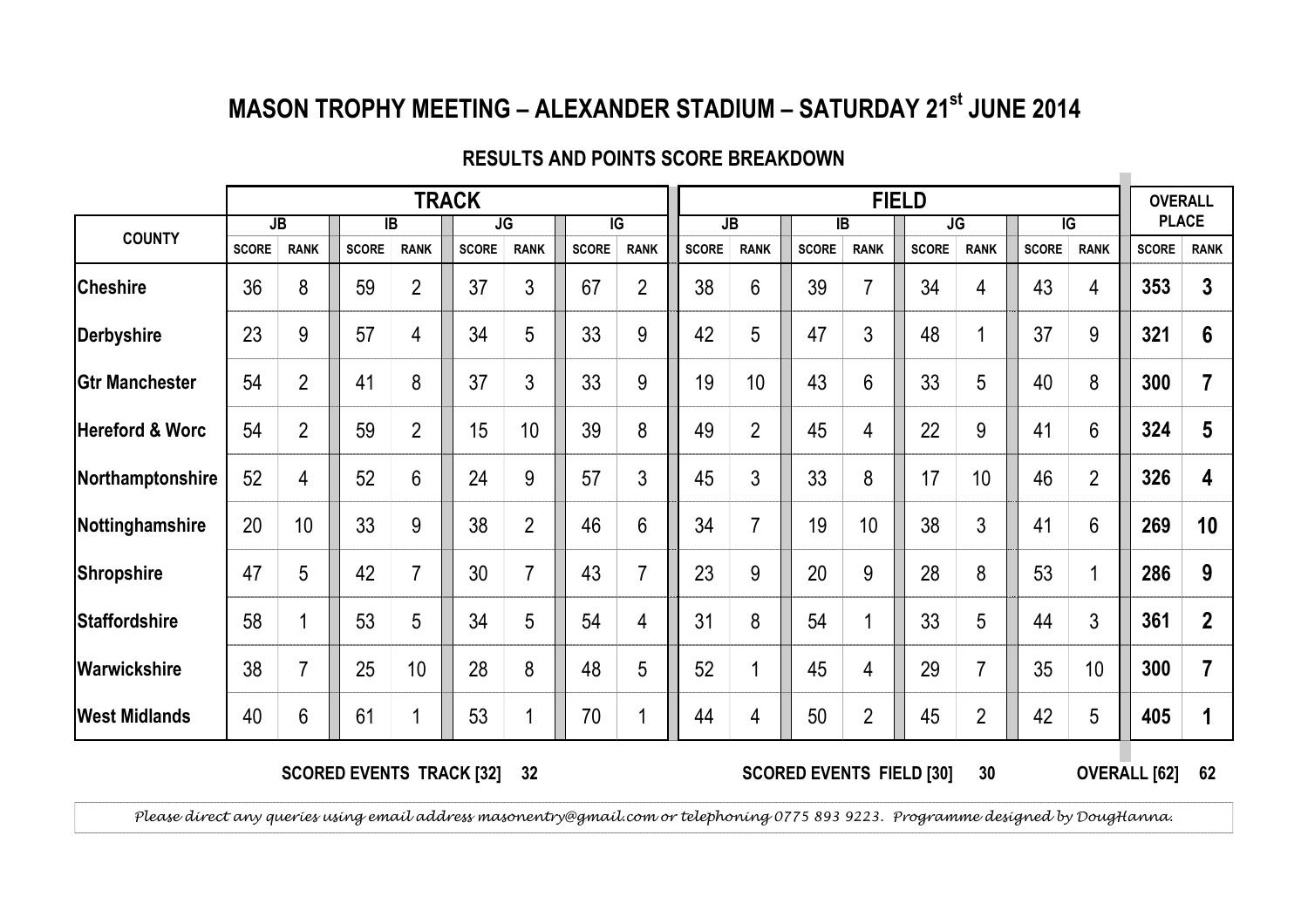|                     |                    |                 |                   |                        |                      |                      |                        |                   |                       | 200m                  |                        |                  |                                  |                         |                    |                   |                   |                   |                          |                          |             |                |                 |                 |                      |                   |                              |                       |                     |                       |                    | 100m                 |                   |                     |                        |                    |                  |                   |                             |                            |                              |                   |             |                    |               |
|---------------------|--------------------|-----------------|-------------------|------------------------|----------------------|----------------------|------------------------|-------------------|-----------------------|-----------------------|------------------------|------------------|----------------------------------|-------------------------|--------------------|-------------------|-------------------|-------------------|--------------------------|--------------------------|-------------|----------------|-----------------|-----------------|----------------------|-------------------|------------------------------|-----------------------|---------------------|-----------------------|--------------------|----------------------|-------------------|---------------------|------------------------|--------------------|------------------|-------------------|-----------------------------|----------------------------|------------------------------|-------------------|-------------|--------------------|---------------|
|                     | ಜ ಜ                | ಹ               |                   | ₹                      | 'ವ                   | ದ                    | $\overline{1}$         | ದ                 | ನ                     |                       | ぉ                      | ဖ                | œ                                |                         | ග                  | ပေး               | 4                 | دە                | $\overline{\phantom{a}}$ |                          |             |                | 2               | 'ಹ              | ಹ                    | ₹                 | ಹ<br>$\overline{\mathbf{z}}$ | 하                     | 4                   | ದ                     | ನ                  |                      | ᇹ                 | ဖ                   | œ                      |                    | ග                | ပေး               |                             | ယ                          | Z                            | ∸                 |             |                    |               |
|                     | 19 James Weston    |                 | 12 Jack Walker    | 64 Jamie Finnigan'     | 74 Ben Hugh          | 63 Leo Tang          | 72 Alistair Carrington | 32 Will Anderson  | 73 Harry Baggaley     | 11 George Campbell    | 68 Alistair Carrington | 36 James Andrews | <mark>57</mark> Franklin Fenning | 82 Daniel Boyd          | 31 Josh Howson     | 81 Aiden Leeson   | 35 Daniel Banks   | 67 Ellis Greatrex | 84 Kaie Chambers-Brown   |                          | <b>NAME</b> |                |                 |                 |                      | 8                 |                              | 64 Jamie Finnigan     | 58 Louis Hakin      | 81 Aiden Leeson       | 12 Dominic Duggan  | 11 74 Cameron Steven | 84 Ciam Tinnns    | 57 Adam Williamson  | 31 Sam Emery Shawcross | S                  | 73 James Taylor  | 19 Cece Chukwumah | 83 Tyrell Williamson-Greene | S,                         | 11 Fisayo Williamson -Taylor | 35 Daniel Banks   |             |                    |               |
|                     |                    |                 |                   |                        |                      |                      |                        |                   |                       |                       |                        |                  |                                  |                         |                    |                   |                   |                   |                          | Charles<br>Hiliard       |             | JB 200m        |                 |                 |                      | James Yewberry    | Rory Timmins                 |                       |                     |                       |                    |                      |                   |                     |                        | Joe Walker         |                  |                   |                             |                            |                              |                   |             | u00 HD             |               |
|                     |                    |                 |                   |                        |                      |                      |                        |                   |                       |                       |                        |                  |                                  |                         |                    |                   |                   |                   |                          |                          |             |                |                 |                 |                      |                   |                              |                       |                     |                       |                    |                      |                   |                     |                        |                    |                  |                   |                             | Tyriq Bailey-Nicholls      |                              |                   | <b>NAME</b> |                    |               |
|                     |                    |                 |                   |                        |                      |                      |                        |                   |                       |                       |                        |                  |                                  |                         |                    |                   |                   |                   |                          |                          |             |                |                 |                 |                      |                   |                              |                       |                     |                       |                    |                      |                   |                     |                        |                    |                  |                   |                             |                            |                              |                   |             |                    |               |
|                     |                    |                 |                   |                        |                      |                      |                        |                   |                       |                       |                        |                  |                                  |                         |                    |                   |                   |                   |                          |                          |             |                |                 |                 |                      |                   |                              |                       |                     |                       |                    |                      |                   |                     |                        |                    |                  |                   |                             |                            |                              |                   |             |                    |               |
|                     | Derbyshire         |                 | Cheshire          | Nottinghamshire        | Staffordshire        | Nottinghamshire      | <b>Shropshire</b>      | Gtr Manchester    | Staffordshire         | Cheshire              | <b>Shropshire</b>      | Hereford & Worc  | Northamptonshire                 | Warwickshire            | Gtr Manchester     | Warwickshire      | Hereford & Worc   | <b>Shropshire</b> | West Midlands            | West Midlands            | COUNTY      |                |                 |                 |                      | <b>Shropshire</b> | Gtr Manchester               | Nottinghamshire       | Northamptonshire    | Warwickshire          | Cheshire           | Staffordshire        | West Midlands     | Northamptonshire    | Gtr Manchester         | Derbyshire         | Staffordshire    | Derbyshire        | West Midlands               | Hereford & Worc            | Cheshire                     | Hereford & Worc   |             |                    |               |
|                     |                    |                 |                   |                        |                      |                      |                        |                   |                       |                       |                        |                  |                                  |                         |                    |                   |                   |                   |                          |                          |             | ESAA STD       |                 |                 |                      |                   |                              |                       |                     |                       |                    |                      |                   |                     |                        |                    |                  |                   |                             |                            |                              |                   | COUNTY      | ESAA STD           |               |
|                     |                    |                 |                   |                        |                      |                      |                        |                   |                       |                       |                        |                  |                                  |                         |                    |                   |                   |                   |                          |                          |             |                | <b>RECORD</b>   |                 |                      |                   |                              |                       |                     |                       |                    |                      |                   |                     |                        |                    |                  |                   |                             |                            |                              |                   |             |                    | <b>RECORD</b> |
|                     | 27.7               |                 | 27.2              | 25.5                   | 25.2                 | 25.0                 | 24.9                   | 24.5              | 24.5                  | 24.5                  | 24.1                   | 24.1             | 24.1                             | 24.0                    | 23.8               | 23.7              | 23.1              | 23.0              | 22.9                     | 22.3                     | PERF        | 24.0           | 21.9            |                 |                      | 12.1              | 12.0                         | 12.0                  | 12.0                | 12.0                  | 11.9               | $\frac{1}{2}$        | 11.8              | 11.8                | 11.8                   | $\frac{11}{6}$     | 11.5             | $\frac{114}{4}$   | 11.4                        | 11.3                       | $\frac{11}{3}$               | 11.2              | PERF        | 三三                 |               |
|                     |                    |                 |                   |                        |                      |                      |                        |                   |                       |                       |                        |                  |                                  | 5                       | Cβ                 | 5                 | СS                | ES                | 55                       | 59                       | 切           |                |                 |                 |                      |                   |                              |                       |                     |                       |                    |                      |                   |                     |                        | S3                 | СS               | CS                | C5                          | S)                         | 55                           | 5                 |             |                    |               |
| జ                   | ಹ                  |                 | ಹ                 | ₹                      | $\vec{a}$            | 5                    | $\vec{a}$              | ದ                 | ನ                     | ⇉                     | さ                      | ဖ                | œ                                |                         |                    | ပာ                |                   | ယ                 | N                        |                          |             |                | 8               | ¦ಹ              | $\vec{a}$            | ₹                 | ಕ                            | 능                     | 4                   | ದ                     | ನ                  | ∣⇒                   | ਫੋ                | ڡ                   | ൦                      |                    | ග                | ပာ                |                             |                            |                              |                   |             |                    |               |
|                     |                    |                 |                   |                        |                      |                      |                        |                   |                       |                       |                        |                  |                                  |                         |                    | 89                |                   |                   |                          | ಕ                        |             |                |                 |                 |                      |                   |                              |                       |                     |                       |                    |                      |                   |                     |                        |                    |                  |                   |                             |                            |                              |                   |             |                    |               |
| <b>68</b> Jack Dare | 74 Harry Goode     |                 | 36 Greg Forrester | 67 Charlie Tait Harris | 32 Oliver Topping    | 11 Kyle O'Connor     | 82 Adam Shaw           | 12 Will Nowell    | 64 Louis O'Connor     | 31 James Ratcliffe    | 81 Morgan Ahmed        | 20 Zack Cain     | 84 Martin Williams               |                         | 73 Callum Shaw     | Zac Stapleton     | 57 Rico Ewer      | 63 Jordan Scott   | 35 Tom Kenwright         | Ryan Gorman              | <b>NAME</b> |                |                 |                 | 82 Luke James        | 63 Emmanuel Fadej | 74 Dylan Wood                | 20 Ashley Stokes      | 36 Cody Cooke       | 81 Elliott Scatena    | 64 Ben Mattinson   | 67 Haydn Finn        | 31 Emmanuel Muka  | 32 Kieran Donnelly  | 73 Callum Shaw         | 84 Jacob Wint      | 58 Thomas Cheyne | 19 Josh Adams     | 11 Harry Richardson         | 35 Jake Curtiss            | 83 Ben Tuka                  | 57 Rico Ewer      |             |                    |               |
|                     |                    |                 |                   |                        |                      |                      |                        |                   |                       |                       |                        |                  |                                  |                         |                    |                   |                   |                   |                          |                          |             | <b>IB 200m</b> |                 |                 |                      |                   |                              |                       |                     |                       |                    |                      |                   |                     |                        |                    |                  |                   |                             |                            |                              |                   |             | <b>IB 100m</b>     |               |
|                     |                    |                 |                   |                        |                      |                      |                        |                   |                       |                       |                        |                  |                                  | 83 Tor Bennett-Williams |                    |                   |                   |                   |                          |                          |             |                |                 |                 |                      |                   |                              |                       |                     |                       |                    |                      |                   |                     |                        |                    |                  |                   |                             |                            |                              |                   | <b>NAME</b> |                    |               |
|                     |                    |                 |                   |                        |                      |                      |                        |                   |                       |                       |                        |                  |                                  |                         |                    |                   |                   |                   |                          |                          |             |                |                 |                 |                      |                   |                              |                       |                     |                       |                    |                      |                   |                     |                        |                    |                  |                   |                             |                            |                              |                   |             |                    |               |
|                     |                    |                 |                   |                        |                      |                      |                        |                   |                       |                       |                        |                  |                                  |                         |                    |                   |                   |                   |                          |                          |             |                |                 |                 |                      |                   |                              |                       |                     |                       |                    |                      |                   |                     |                        |                    |                  |                   |                             |                            |                              |                   |             |                    |               |
| <b>Shropshire</b>   | Staffordshire      |                 |                   | <b>Shropshire</b>      | Gtr Manchester       | Cheshire             | Warwickshire           | Cheshire          | Nottinghamshire       | Gtr Manchester        | Warwickshire           | Derbyshire       | West Midlands                    | West Midlands           | Staffordshire      |                   |                   | Nottinghamshire   |                          | Derbyshire               | COUNTY      |                |                 |                 | Warwickshire         | Nottinghamshire   | Staffordshire                | Derbyshire            |                     | Warwickshire          | Nottinghamshire    | Shropshire           | Gtr Manchester    | Gtr Manchester      | Staffordshire          | West Midlands      |                  | Derbyshire        | Cheshire                    |                            | West Midlands                |                   | COUNTY      |                    |               |
|                     |                    | Hereford & Worc |                   |                        |                      |                      |                        |                   |                       |                       |                        |                  |                                  |                         |                    | Northamptonshire  | Northamptonshire  |                   | Hereford & Worc          |                          |             | ESAA STD       | <b>RECORD</b>   |                 |                      |                   |                              |                       | Hereford & Worc     |                       |                    |                      |                   |                     |                        |                    | Northamptonshire |                   |                             | Hereford & Worc            |                              | Northamptonshire  |             | ESAA STD           | <b>RECORD</b> |
|                     |                    |                 |                   |                        |                      |                      |                        |                   |                       |                       |                        |                  |                                  |                         |                    |                   |                   |                   |                          |                          |             |                |                 |                 |                      |                   |                              |                       |                     |                       |                    |                      |                   |                     |                        |                    |                  |                   |                             |                            |                              |                   |             |                    |               |
| 25.4                | 24.8               |                 | 24.5              | 24.5                   | 24.0                 | 23.8                 | 23.6                   | 23.6              | 23.4                  | 23.4                  | 23.3                   | 23.2             | 23.1                             | 22.9                    | 22.8               | 22.7              | 22.7              | 22.6              | 22.5                     | 21.9                     | 品           | 22.8           | 21.7            |                 | 12.0                 | 12.0              | 11.8                         | $\frac{11.8}{2}$      | 11.8                | 11.8                  | 911                | 11.6                 | 11.5              | 11.4                | 11.4                   | 11.3               | 11.3             | 11.3              | 11.2                        | $\overline{111}$           | 11.0                         | 10.9              | PERF        | $\frac{11}{2}$     | 10.57         |
|                     |                    |                 |                   |                        |                      |                      |                        |                   |                       |                       |                        |                  |                                  |                         | க                  | 5                 | 5                 | 5                 | 55                       | 5                        | <b>C</b>    |                |                 |                 |                      |                   |                              |                       |                     |                       |                    |                      |                   |                     |                        |                    |                  |                   | 55                          | 5                          | 59                           | S.                | 53          |                    |               |
|                     | $rac{2}{50}$       | $\frac{1}{8}$   |                   | ₹                      | $\frac{1}{9}$        | $\frac{1}{2}$        | $\frac{1}{4}$          | ಕ                 | 귾                     | ⇉                     | ਡੋ                     | ဖ                | œ                                |                         | ග                  | ပာ                | 4                 | دە                |                          |                          |             |                | ខ               | $\overline{5}$  | $\frac{1}{8}$        | ₹                 | $\overline{5}$               | 5                     | $\overline{1}$      | $\frac{1}{3}$         | $\frac{1}{2}$      | ∣≒                   | $\vec{a}$         | ဖ                   | $\infty$               |                    |                  |                   |                             |                            |                              |                   |             |                    |               |
|                     |                    |                 |                   |                        |                      |                      |                        |                   |                       |                       |                        |                  |                                  |                         |                    |                   |                   |                   |                          |                          |             |                |                 |                 |                      |                   |                              |                       |                     |                       |                    |                      |                   |                     |                        |                    |                  |                   |                             |                            |                              |                   |             |                    |               |
|                     | 19 Emily Croft     |                 | 36 Amy Astley     | 68 Claire Richards     | 82 Lucy Laight       | 35 Rhea Lester-Janes | 12 Matilda Harg        | 58 Laurone Ager   | 84 Ellie Larkin       | 57 Emily Sande        | 74 Alice Mellor        | 32 Hannah Kell   | 31 Chayce Smith                  | 11 Siobhan Benson       | 64 Sophie Mills    | 67 Megan Broad    | 83 Molly Jenks    | 73 Amy Pye        | <b>B1</b> Omolo Ogunnowo | 63 Kaisha Buchanan       | <b>NAME</b> | JG 20          |                 | 20 Chloe Graham | 32 Lucy Cooper       | 64 Liberte Taylor | 58 Laurone Ager              | <b>68</b> Mia Beddows | 35 Megan Turton     | <b>36</b> Chloe Payne | 12 Caltlin Britton | 74 Rebecca Sheffield | 11 Eve Fenoglic   | 73 Alice Mellor     | 57 Katie Print         | 63 Sophie Mills    | 84 Jayda Regis   | 31 Regan Walker   | 67 Megan Broad              | <b>81</b> Omololo Ogunnowo | 19 Emily Coope               | 83 Josie Oliarnyk |             |                    |               |
|                     |                    |                 |                   |                        |                      |                      | reaves                 |                   |                       | uosu                  |                        |                  |                                  |                         |                    |                   |                   |                   |                          |                          |             | 물              |                 |                 |                      |                   |                              |                       |                     |                       |                    |                      |                   |                     |                        |                    |                  |                   |                             |                            |                              |                   | <b>NAME</b> | JG 100m            |               |
|                     |                    |                 |                   |                        |                      |                      |                        |                   |                       |                       |                        |                  |                                  |                         |                    |                   |                   |                   |                          |                          |             |                |                 |                 |                      |                   |                              |                       |                     |                       |                    |                      |                   |                     |                        |                    |                  |                   |                             |                            |                              |                   |             |                    |               |
|                     |                    |                 |                   |                        |                      |                      |                        |                   |                       |                       |                        |                  |                                  |                         |                    |                   |                   |                   |                          |                          |             |                |                 |                 |                      |                   |                              |                       |                     |                       |                    |                      |                   |                     |                        |                    |                  |                   |                             |                            |                              |                   |             |                    |               |
|                     | Derbyshire         |                 |                   | <b>Shropshire</b>      |                      |                      | Cheshire               |                   |                       |                       |                        |                  |                                  | Cheshire                |                    | <b>Shropshire</b> |                   |                   |                          |                          | COUNTY      |                |                 | Derbyshire      |                      |                   |                              | <b>Shropshire</b>     |                     |                       | Cheshire           |                      | Cheshire          |                     |                        |                    |                  |                   | <b>Shropshire</b>           |                            | Derbyshire                   |                   |             |                    |               |
|                     |                    |                 | Hereford & Worc   |                        | Warwickshire         | Hereford & Worc      |                        | Northamptonshire  | West Midlands         | Northamptonshire      | Staffordshire          | Gtr Manchester   | <b>Gtr Manchester</b>            |                         | Nottinghamshire    |                   | West Midlands     | Staffordshire     | Warwickshire             | Nottinghamshire          |             | ESAA STD       |                 |                 | Gtr Manchester       | Nottinghamshire   | Northamptonshire             |                       | Hereford & Worc     | Hereford & Worc       |                    | <b>Staffordshire</b> |                   | Staffordshire       | Northamptonshire       | Nottinghamshire    | West Midlands    | Gtr Manchester    |                             | Warwickshire               |                              | West Midlands     | COUNTY      | ESAA STD           |               |
|                     |                    |                 |                   |                        |                      |                      |                        |                   |                       |                       |                        |                  |                                  |                         |                    |                   |                   |                   |                          |                          |             |                | <b>RECORD</b>   |                 |                      |                   |                              |                       |                     |                       |                    |                      |                   |                     |                        |                    |                  |                   |                             |                            |                              |                   |             |                    | <b>RECORD</b> |
|                     | <b>29.9</b>        |                 | 29.30             | <b>28.9</b>            | 28.7                 | 28.4                 | 282                    | 27.9              | 27.2                  | <b>27.2</b>           | 26.8                   | 26.6             | <b>26.6</b>                      | 26.5                    | 26.3               | 26.2              | 26.1              | 25.9              | 25.9                     | 25.5                     | <b>PERF</b> | 26.5           | 24.4            | 13.90           | 13.6                 | 13.5              | 13.5                         | 13.4                  | 13.4                | 13.3                  | 13.1               | 13.1                 | 13.1              | 13.0                | 13.0                   | 12.9               | 12.8             | 12.7              | 12.7                        | 12.6                       | 12.5                         | 12.5              | PERF        | 12.8               | 611           |
|                     |                    |                 |                   |                        |                      |                      |                        |                   |                       |                       |                        |                  |                                  | 5                       | 5                  | 5                 | 5                 | 5                 | 5                        | 5                        | <b>S</b>    |                |                 |                 |                      |                   |                              |                       |                     |                       |                    |                      |                   |                     |                        |                    | $\Xi$            | 핑                 | ᅗ                           | 핑                          | £S                           | 59                | <b>C</b>    |                    |               |
| ర                   | ಠ                  |                 | ಹ                 | ₹                      | ಕ                    | ದ                    | 4                      | ದ                 | ನ                     |                       | ぅ                      | ဖ                | œ                                |                         | ග                  |                   |                   | دے                |                          |                          |             |                |                 | ಠ               | ಹ                    | ⇉                 | ಕ                            | ದ                     | 4                   | ದ                     | ನ                  |                      |                   |                     |                        |                    |                  |                   |                             |                            |                              |                   |             |                    |               |
|                     |                    |                 |                   |                        |                      |                      |                        |                   |                       |                       |                        |                  |                                  |                         |                    |                   |                   |                   |                          |                          |             |                | $\frac{8}{2}$   |                 |                      |                   |                              |                       |                     |                       |                    |                      |                   |                     |                        |                    |                  |                   |                             |                            |                              |                   |             |                    |               |
| 64 Evie Winter      | 82 Chelsea Kempton |                 | 36 Shanisha Hare  | 12 Beth Kelly          | 32 Lily Wolstenholme | 58 Tia Clues         | 74 Hannah Malpass      | 35 Sarah Guenther | <b>68</b> Jordan Hall | 31 Rebecca Kennedy    | 20 Ella Blakey         | 73 Chloe Lindop  | 67 Lucy Edmondson                | 57 Dahlia Folwell       | 84 Beth Catchpoule | 19 Eleanor Rawson | 11 Georgia Barlow | 81 Emily Belcher  | 83 Alex Beardmore        | 63 Charlotte McLennaghan | <b>NAME</b> |                | 20 Molly Graham | 64 Evie Winter  | 32 Hayaat Bah Traore | 12 Beth Jones     | 36 Emma Cockett              | 74 Hannah Malpass     | 73 Natalie Mukerjee | 35 Holly Tildesley    | 68 Lucy Asson      | 58 Kiona McLennon    | 67 Lucy Edmondson | 83 Victoria Roberts | 19 Corey Wilson        | 82 Olivia Woodward | 11 Eleanor Baker | 63 Keauna James   | 31 Anna Chadbond            | 84 Kia Stuart-Morrison     | 57 Simone Ager               | 81 Emily Belcher  | <b>NAME</b> |                    |               |
|                     |                    |                 |                   |                        |                      |                      |                        |                   |                       |                       |                        |                  |                                  |                         |                    |                   |                   |                   |                          |                          |             | IG 200m        |                 |                 |                      |                   |                              |                       |                     |                       |                    |                      |                   |                     |                        |                    |                  |                   |                             |                            |                              |                   |             | IG100m             |               |
|                     |                    |                 |                   |                        |                      |                      |                        |                   |                       |                       |                        |                  |                                  |                         |                    |                   |                   |                   |                          |                          |             |                |                 |                 |                      |                   |                              |                       |                     |                       |                    |                      |                   |                     |                        |                    |                  |                   |                             |                            |                              |                   |             |                    |               |
|                     |                    |                 |                   |                        |                      |                      |                        |                   |                       |                       |                        |                  |                                  |                         |                    |                   |                   |                   |                          |                          |             |                |                 |                 |                      |                   |                              |                       |                     |                       |                    |                      |                   |                     |                        |                    |                  |                   |                             |                            |                              |                   |             |                    |               |
|                     |                    |                 |                   |                        |                      |                      |                        |                   |                       |                       |                        |                  |                                  |                         |                    |                   |                   |                   |                          |                          |             |                |                 |                 |                      |                   |                              |                       |                     |                       |                    |                      |                   |                     |                        |                    |                  |                   |                             |                            |                              |                   |             |                    |               |
|                     | Warwickshire       |                 |                   | Cheshire               |                      |                      | Staffordshire          |                   | <b>Shropshire</b>     |                       | Derbyshire             | Staffordshire    | <b>Shropshire</b>                |                         |                    | Derbyshire        | Cheshire          | Warwickshire      |                          |                          | COUNTY      |                | Derbyshire      |                 |                      | Cheshire          |                              | Staffordshire         | Staffordshire       |                       | Shropshire         |                      | <b>Shropshire</b> | West Midlands       | Derbyshire             | Warwickshire       | Cheshire         |                   |                             |                            |                              | Warwickshire      | COUNTY      |                    |               |
| Nottinghamshire     |                    |                 | Hereford & Worc   |                        | Gtr Manchester       | Northamptonshire     |                        | Hereford & Worc   |                       | <b>Gtr Manchester</b> |                        |                  |                                  | Northamptonshire        | West Midlands      |                   |                   |                   | West Midlands            | Nottinghamshire          |             | ESAA STD       | <b>RECORD</b>   | Nottinghamshire | Gtr Manchester       |                   | Hereford & Worc              |                       |                     | Hereford & Worc       |                    | Northamptonshire     |                   |                     |                        |                    |                  | Nottinghamshire   | Gtr Manchester              | West Midlands              | Northamptonshire             |                   |             | ESAA STD           | <b>RECORD</b> |
|                     |                    |                 |                   |                        |                      |                      |                        |                   |                       |                       |                        |                  |                                  |                         |                    |                   |                   |                   |                          |                          |             |                |                 |                 |                      |                   |                              |                       |                     |                       |                    |                      |                   |                     |                        |                    |                  |                   |                             |                            |                              |                   |             |                    |               |
| 28.6                | 28.5               |                 | 27.8              | 27.4                   | 27.1                 | 27.1                 | 27.0                   | 26.8              | 26.8                  | 26.7                  | 9.92                   | 26.6             | <b>26.5</b>                      | 26.4                    | 26.4               | 26.0              | 25.8              | 25.7              | 25.0                     | 24.3                     | <b>PERF</b> | 26.0           | 24.4<br>15.2    | 13.9            | 13.2                 | 13.2              | 13.1                         | 13.1                  | 13.1                | 13.0                  | 12.9               | 12.9                 | 12.9              | 12.8                | 12.7                   | 12.6               | 12.6             | 12.6              | 12.6                        | 12.5                       | 12.4                         | 12.3              | <b>PERF</b> | $\frac{11.8}{2.6}$ |               |
|                     |                    |                 |                   |                        |                      |                      |                        |                   |                       |                       |                        |                  |                                  |                         |                    | $\overline{5}$    | 59                | 59                | S3                       | 59                       | 切           |                |                 |                 |                      |                   |                              |                       |                     |                       |                    |                      |                   |                     |                        | S)                 | S.               | S3                | $\overline{5}$              | S3                         | S3                           | £S                | 53          |                    |               |

## MASON TROPHY MEETING 2014 **MASON TROPHY MEETING 2014**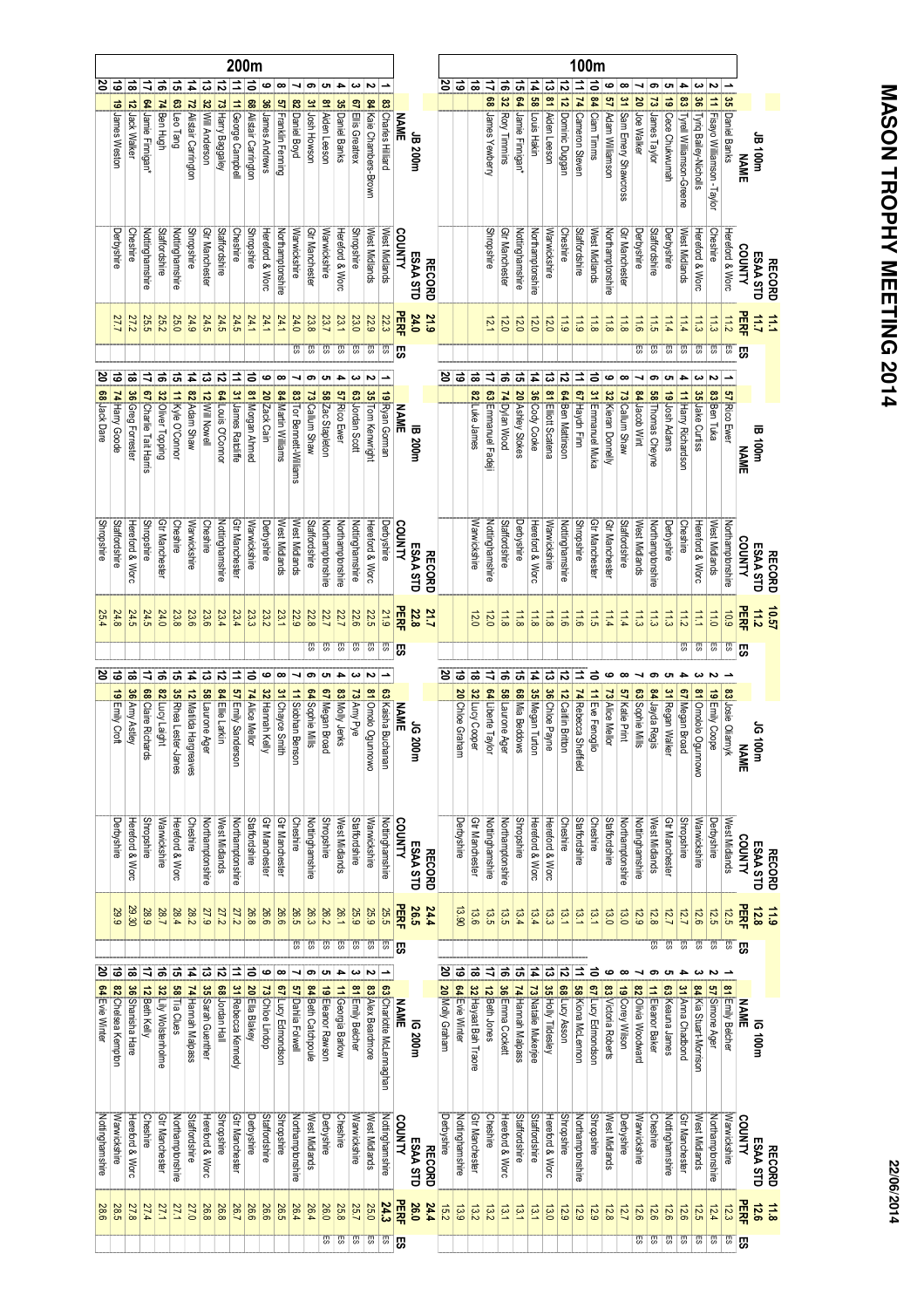|                                                        |                                                      |                                                          |                                                          |                                                               |                                             |                                                  |                                                              |                                      |                                       | 800m                                             |                                            |                                            |                                               |                                             |                                               |                                          |                                     |                              |                                       |                       |                              |               |                   |                   |                    |                                                                              |                                                 |                  |                           |                    |                             | 300m / 400m                          |                                   |                                     |                                            |                      |                   |                       |                                          |                                                        |                                                       |                                                         |             |                           |
|--------------------------------------------------------|------------------------------------------------------|----------------------------------------------------------|----------------------------------------------------------|---------------------------------------------------------------|---------------------------------------------|--------------------------------------------------|--------------------------------------------------------------|--------------------------------------|---------------------------------------|--------------------------------------------------|--------------------------------------------|--------------------------------------------|-----------------------------------------------|---------------------------------------------|-----------------------------------------------|------------------------------------------|-------------------------------------|------------------------------|---------------------------------------|-----------------------|------------------------------|---------------|-------------------|-------------------|--------------------|------------------------------------------------------------------------------|-------------------------------------------------|------------------|---------------------------|--------------------|-----------------------------|--------------------------------------|-----------------------------------|-------------------------------------|--------------------------------------------|----------------------|-------------------|-----------------------|------------------------------------------|--------------------------------------------------------|-------------------------------------------------------|---------------------------------------------------------|-------------|---------------------------|
| 2                                                      | ತ                                                    | ಹ                                                        | ⇉                                                        | ಕ                                                             | 유                                           | 14                                               | $\overline{c}$                                               | ನ                                    | ₿                                     | ਫੋ                                               | ڡ                                          | œ                                          |                                               | ၜ                                           | ပ                                             |                                          | دە                                  | Z                            |                                       |                       |                              |               |                   | 5 영               | ಹ                  | ₿                                                                            | ಕ                                               | 51               | t                         |                    | ನ                           |                                      | $\Rightarrow$                     | ဖ                                   | œ                                          |                      | ၜ                 | ပေ                    | ≏                                        | ω                                                      | ىم                                                    |                                                         |             |                           |
|                                                        | 63 Daniel Harris                                     | 82 Thomas Haynes                                         | 81 Elliot Hobbs                                          | <b>68</b> Jack Finn                                           | 84 Keelan Hopewell                          | 20 Ben Dawson                                    | 32 Sam Brooks                                                | 74 Fergus McAuliffe                  | 83 Oliver Mardenborough               | 58 James Minter                                  | 31 Mikey Kingston                          | 19 Sam Alen                                | 36 Oscar Hewitt                               | 11 Charlie Candlish                         | 12 Jacob Birtles                              | <b>57</b> Jake Trent                     | 35 Oliver Morgan                    | 67 Adrian Lloyd Davies       | 73 Jack Simpson                       | <b>NAME</b>           | <b>JB 800m</b>               |               |                   |                   | 20 Mitchell Bird   | 19 Al Grant                                                                  | 82 Morgan Galloway                              | 64 James Dwyer   | 12 Alex Kearns            | 13 81 Joe Stickley | 74 Culain Jackson           | 11 11 Christie Mageean               | P8                                | 32 Lewis Thompson                   | 67 Henry Owen                              | 73 James llott       | 36 Ben Hughes     | 83 Luke Trevis        | 31 Darnell Bell                          | 63 Joss Moffatt                                        | 35 Joshua Pearson                                     | 57 Tom Jasper                                           | <b>NAME</b> | JB 300m                   |
|                                                        | Nottinghamshire                                      | Warwickshire                                             | Warwickshire                                             | <b>Shropshire</b>                                             | West Midlands                               | Derbyshire                                       | Gtr Manchester                                               | Staffordshire                        | West Midlands                         | Northamptonshire                                 | Gtr Manchester                             | Derbyshire                                 | Hereford & Worc                               | Cheshire                                    | Cheshire                                      | Northamptonshire                         | Hereford & Worc                     | <b>Shropshire</b>            | Staffordshire                         | COUNTY                | ESAA STD                     | <b>RECORD</b> |                   |                   | Derbyshire         | Derbyshire                                                                   | Warwickshire                                    | Nottinghamshire  | <b>Cheshire</b>           | Warwickshire       | Staffordshire               | Cheshire                             | West Midlands                     | Gtr Manchester                      | <b>Shropshire</b>                          | <b>Staffordshire</b> | Hereford & Worc   | West Midlands         | Gtr Manchester                           | Nottinghamshire                                        | Hereford & Worc                                       | Northamptonshire                                        | COUNTY      | ESAA STD<br><b>RECORD</b> |
|                                                        | 02:20.3                                              | 02:17.5                                                  | 02:17.4                                                  | 02:17.0                                                       | 02:16.7                                     | 02:15.9                                          | 02:15.6                                                      | 02:14.6                              | 02:14.1                               | 711.70                                           | 02:11.1                                    | 02:10.9                                    | 02:09.0                                       | 02:08.0                                     | 02:07.9                                       | 02:07.3                                  | 02:07.1                             | 02:06.1                      | 02:05.5                               | <b>PERF</b>           | 02:06.0                      | 1.57.9        |                   |                   | 42.5               | 41.7                                                                         | 41.1                                            | 40.7             | 40.7                      | 40.5               | 40.4                        | 40.4                                 | 40.0                              | 39.3                                | 39.3                                       | 39.1                 | 39.0              | 39.0                  | 38.7                                     | 38.6                                                   | 38.1                                                  | 37.2                                                    | <b>PERF</b> | 37.6<br>38.0              |
|                                                        |                                                      |                                                          |                                                          |                                                               |                                             |                                                  |                                                              |                                      |                                       |                                                  |                                            |                                            |                                               |                                             |                                               |                                          |                                     |                              | ES                                    | 5S                    |                              |               |                   |                   |                    |                                                                              |                                                 |                  |                           |                    |                             |                                      |                                   |                                     |                                            |                      |                   |                       |                                          |                                                        |                                                       | 5S                                                      | ரு          |                           |
|                                                        | ಇ ಜ                                                  | ಹ                                                        | ⇉                                                        | ಕ                                                             | ದ                                           | 4                                                | ದ                                                            | $\vec{5}$                            | ∣≐                                    | る                                                | ဖ                                          | œ                                          | ┙                                             | ၜ                                           | ပေး                                           | 4                                        | دە                                  |                              |                                       |                       |                              |               | ర                 | ಹ                 | ಹ                  | ₹                                                                            | $\vec{a}$                                       | ದ                | $\overline{4}$            | ದ                  | に                           | ⇉                                    | ∣≂                                | ဖ                                   | œ                                          | ┙                    | თ                 | ပေ                    | 4                                        | دى                                                     | N                                                     |                                                         |             |                           |
|                                                        |                                                      | 82 Matthew Putland                                       | 64 Dominic Taylor                                        | 58 David Blakeston                                            | 81 Dean Mawby                               | 36 Archie Roberts                                | 32 (64)Callum Denby                                          | 68 Oscar Dickens                     | 35 Ryan Newberry                      | 57 Kyran Wilson                                  | 12 Robert Dykes                            | 19 Matt Ward                               | 83 Bradley Stokes                             | 73 James Fradley                            | 63 Oliver Dane                                | 74 Joel Mann                             | 20 Jethro McGraw                    | 11 Jacob Brown               | 67 Alex Burrows                       | <b>NAME</b>           | <b>IB 800m</b>               |               | 67 Phil Broomhead | 68 Reid Morgan    | 58 Tom Rowlatt     | 12 Jason Bennett                                                             | 74 Josh Hart                                    | 57 Ryan Barrett  | 64 Kellum Stafford Cooper | 82 George Patrick  | 32 Jack Dickinson           | 19 James Hilton                      | 20 Andrea Whittingham             | 81 Morgan Reeves                    | 63 William Bradley                         | 35 Jack Hocking      | 84 Joseph Rogers  | 36 Mathew Hill        | 73 Tom Ainsworth                         | 31 James Lovell                                        | 83 Mustafa Mahamuud                                   | 11 Matthew Pagan                                        | <b>NAME</b> | <b>IB 400m</b>            |
|                                                        |                                                      | Warwickshire                                             | Nottinghamshire                                          | Northamptonshire                                              | Warwickshire                                | Hereford & Worc                                  | Gtr Manchester                                               | <b>Shropshire</b>                    | Hereford & Worc                       | Northamptonshire                                 | Cheshire                                   | Derbyshire                                 | West Midlands                                 | Staffordshire                               | Nottinghamshire                               | Staffordshire                            | Derbyshire                          | <b>Cheshire</b>              | <b>Shropshire</b>                     | COUNTY                | ESAA STD                     | <b>RECORD</b> | Shropshire        | <b>Shropshire</b> | Northamptonshire   | Cheshire                                                                     | Staffordshire                                   | Northamptonshire | Nottinghamshire           | Warwickshire       | Gtr Manchester              | Derbyshire                           | Derbyshire                        | Warwickshire                        | Nottinghamshire                            | Hereford & Worc      | West Midlands     | Hereford & Worc       | Staffordshire                            | Gtr Manchester                                         | West Midlands                                         | <b>Cheshire</b>                                         | COUNTY      | ESAA STD<br><b>RECORD</b> |
|                                                        |                                                      | 02:24.0                                                  | 02:20.7                                                  | 02:17.5                                                       | 02:11.4                                     | 02:07.3                                          | 02:06.1                                                      | 8:05.8                               | 02:05.1                               | 42:01.4                                          | 8'00'20                                    | 01:59.9                                    | 01:58.6                                       | 01:57.3                                     | 01:57.3                                       | 2252.2                                   | 8'99:10                             | 8.55.0                       | 01:55.5                               | PERF                  | 01:58.0                      | 1.54.2        | $\overline{c}$ 09 | <b>58.0</b>       | 57.5               | 6.6                                                                          | 53.2                                            | 53.0             | 82.8                      | 823                | 823                         | 525                                  | <b>52.3</b>                       | 52.3                                | 51.7                                       | 51.7                 | 51.5              | 51.5                  | 909                                      | 50.1                                                   | 49.6                                                  | 49.5                                                    | PERF        | 48.5                      |
|                                                        |                                                      |                                                          |                                                          |                                                               |                                             |                                                  |                                                              |                                      |                                       |                                                  |                                            |                                            |                                               |                                             |                                               |                                          |                                     |                              |                                       |                       |                              |               |                   |                   |                    |                                                                              |                                                 |                  |                           |                    |                             |                                      |                                   |                                     |                                            |                      |                   |                       |                                          |                                                        |                                                       |                                                         |             |                           |
|                                                        |                                                      |                                                          |                                                          |                                                               |                                             |                                                  |                                                              |                                      |                                       |                                                  |                                            |                                            |                                               | 55                                          | 55                                            | 55                                       | 5                                   | S3                           | c,                                    | ஜ                     |                              |               |                   |                   |                    |                                                                              |                                                 |                  |                           |                    |                             |                                      |                                   |                                     |                                            |                      |                   |                       | 59                                       | 5                                                      | 5                                                     | 5                                                       | <b>S</b>    |                           |
| $\overline{0}$<br>63 Neve Wakefield<br>Nottinghamshire | $\frac{1}{6}$<br>35 Bethan Samuel<br>Hereford & Worc | $\frac{1}{8}$<br>64 Chantelle Haywood<br>Nottinghamshire | $\mathbf{r}$<br><b>36</b> Megan Nicod<br>Hereford & Worc | $\frac{1}{2}$<br><b>58 Rebecca Hughes</b><br>Northamptonshire | न्धि<br>81 Jessica Sheppard<br>Warwickshire | $\mathbf{r}$<br>82 Cattlin Mills<br>Warwickshire | $\frac{2}{3}$<br><b>68</b> Kate Farnell<br><b>Shropshire</b> | ≅<br>74 Ellie Virgo<br>Staffordshire | $\Xi$<br>12 Eleanor Twite<br>Cheshire | $\overline{5}$<br>20 Tamsin McGraw<br>Derbyshire | ڡ<br>32 Natasha Harrison<br>Gtr Manchester | œ<br>67 Molly Andrews<br><b>Shropshire</b> | ⊣<br>73 Rachael Jones<br><b>Staffordshire</b> | ග<br>84 Carianne Robertson<br>West Midlands | ပာ<br>57 Poppy Carmichael<br>Northamptonshire | 4<br>31 Alexa McTiffin<br>Gtr Manchester | 83 Katrina Simpson<br>West Midlands | 11 Melissa Boyer<br>Cheshire | <b>19 Tilly Simpson</b><br>Derbyshire | <b>NAME</b><br>COUNTY | <b>1G80</b><br>ğ<br>ESAA STD | <b>RECORD</b> |                   |                   | A TIE IS DECLARED. |                                                                              |                                                 |                  |                           |                    | <b>ARE RANKED SIMILARLY</b> | "B" ATHLETE                          | PERFORMANCE                       | GROUP                               | MORE THAN ON                               |                      |                   | event.                | their name. No                           |                                                        |                                                       |                                                         |             | PERMITTED GUEST ATHLETES  |
| 02:38.5                                                | 02:33.7                                              | 02:33.3                                                  | 02:31.6                                                  | 02:30.5                                                       | 02:29.0                                     | 02:28.1                                          | 02:26.7                                                      | 02:26.0                              | 02:25.7                               | 02:24.8                                          | 02:22.7                                    | 02:22.3                                    | 02:22.3                                       | 02:22.0                                     | 02:22.0                                       | 02:19.4<br>53                            | 02:18.7<br>ES                       | 02:15.5<br>S.                | 02:13.9<br>53                         | PERF<br>59            | 02:20.0                      | 2.13.7        |                   |                   |                    | 1 <sup>st</sup> DOWN TO 1 FOR 10 <sup>th</sup> . POINTS WILL BE SHARED WHERE | ONLY DECLARED "A" ATHLETES SCORE POINTS. 10 FOR |                  |                           |                    |                             | OR FINISH POSITION. ALL FIELD EVENTS | WITHOUT REGARDS TO WHETHER "A" OR | <b>EVENT, RESULTS ARE RANKED ON</b> | <b>IE TRACK RACE MAY BE RUN IN ANY AGE</b> |                      |                   |                       | more than 20 athletes can compete in any | existed. Their ACTUAL county number is shown alongside | another county where a 'gap' in ANY EVENT declaration | Athletes from competing counties may have been used for |             |                           |
|                                                        | $\frac{2}{5}$                                        | $\vec{a}$                                                | ₹                                                        | ಕ                                                             | <u>다</u>                                    | 4                                                | ದ                                                            | ನ                                    | ⇉                                     | ਫੋ                                               | ဖ                                          | œ                                          |                                               | ၜ                                           | ပာ                                            | 4                                        | ω                                   | N                            |                                       |                       |                              |               | <b>S</b>          | ತ                 | ಹ                  | ₹                                                                            | ಕ                                               | ದ                | 4                         | ದ                  | ನ                           | ⇉                                    | ਫ                                 | ဖ                                   | œ                                          |                      | თ                 | c                     | 4                                        | ယ                                                      |                                                       |                                                         |             |                           |
|                                                        |                                                      | 36 Helen Jubb                                            | 19   sobel Emmett                                        | 20 Emma Christie-Lowe                                         | <b>68</b> Phoebe Smith                      | <b>S8</b> Charlotte Murphy                       | 74 India Mellor                                              | 84 Chloe Chapman                     | 57 Hannah Winstone                    | 35 Isabel James                                  | 81   Isabelle Davis                        | 12 Katie Hughes                            | 83 Elmena Saunders                            | 31 Ellie Robinson                           | 73 Emilia Berrisford                          | 63 Elizabeth Pennington                  | 67   Izzy Cotham                    | 64 Ellie Brazil              | 11 Cary's McAulay                     | <b>NAME</b>           | <b>IG 800m</b>               |               |                   |                   | 63 Jade Bacon      | 36 Catherine Thomas                                                          | 67 Melissa Mann                                 | 20 Amy Stone     | 82 Asha Chakrabarti       | 12 Beth McCarthy   | 19 Amelia Higham            | 81 Louisa Webber                     | 74 Charlotte Hall                 | 58 Ella Palmer                      | 31 Rebecca Walkden                         | 84 Alex Bartlett     | 35 Sarah Guenther | <b>68</b> Jordan Hall | 11 Millie Jones                          | 57 Mia Chapman                                         | 83 Pheobe White                                       | 73 Megan Davies                                         | <b>NAME</b> | IG 300m                   |
|                                                        |                                                      | Hereford & Worc                                          | Derbyshire                                               | Derbyshire                                                    | <b>Shropshire</b>                           | Northamptonshire                                 | Staffordshire                                                | West Midlands                        | Northamptonshire                      | Hereford & Worc                                  | Warwickshire                               | Cheshire                                   | West Midlands                                 | Gtr Manchester                              | Staffordshire                                 | Nottinghamshire                          | <b>Shropshire</b>                   | Nottinghamshire              | Cheshire                              | COUNTY                | ESAA STD                     | <b>RECORD</b> |                   |                   | Nottinghamshire    | Hereford & Worc                                                              | <b>Shropshire</b>                               | Derbyshire       | Warwickshire              | Cheshire           | Derbyshire                  | Warwickshire                         | Staffordshire                     | Northamptonshire                    | Gtr Manchester                             | West Midlands        | Hereford & Worc   | <b>Shropshire</b>     | Cheshire                                 | Northamptonshire                                       | West Midlands                                         | Staffordshire                                           | COUNTY      | ESAA STD<br><b>RECORD</b> |
|                                                        |                                                      | 02:39.8                                                  | 02:37.4                                                  | 02:35.0                                                       | 02:34.6                                     | 02:33.1                                          | 02:28.8                                                      | 02:28.8                              | 02:27.8                               | 02:27.1                                          | 02:26.8                                    | 02:26.5                                    | 02:26.5                                       | 02:23.9                                     | 02:23.4                                       | 02:21.0                                  | 02:20.0                             | 02:13.0                      | 02:12.6                               | PERF                  | 02:18.0                      | 2.11.0        |                   |                   | 47.5               | 47.0                                                                         | 45.9                                            | 45.6             | 45.4                      | 44.8               | 44.3                        | 44.1                                 | 43.8                              | 43.7                                | 43.7                                       | 43.5                 | 43.0              | 42.8                  | 41.6                                     | 41.4                                                   | 41.4                                                  | 40.2                                                    | <b>HERE</b> | 41.4<br>38.8              |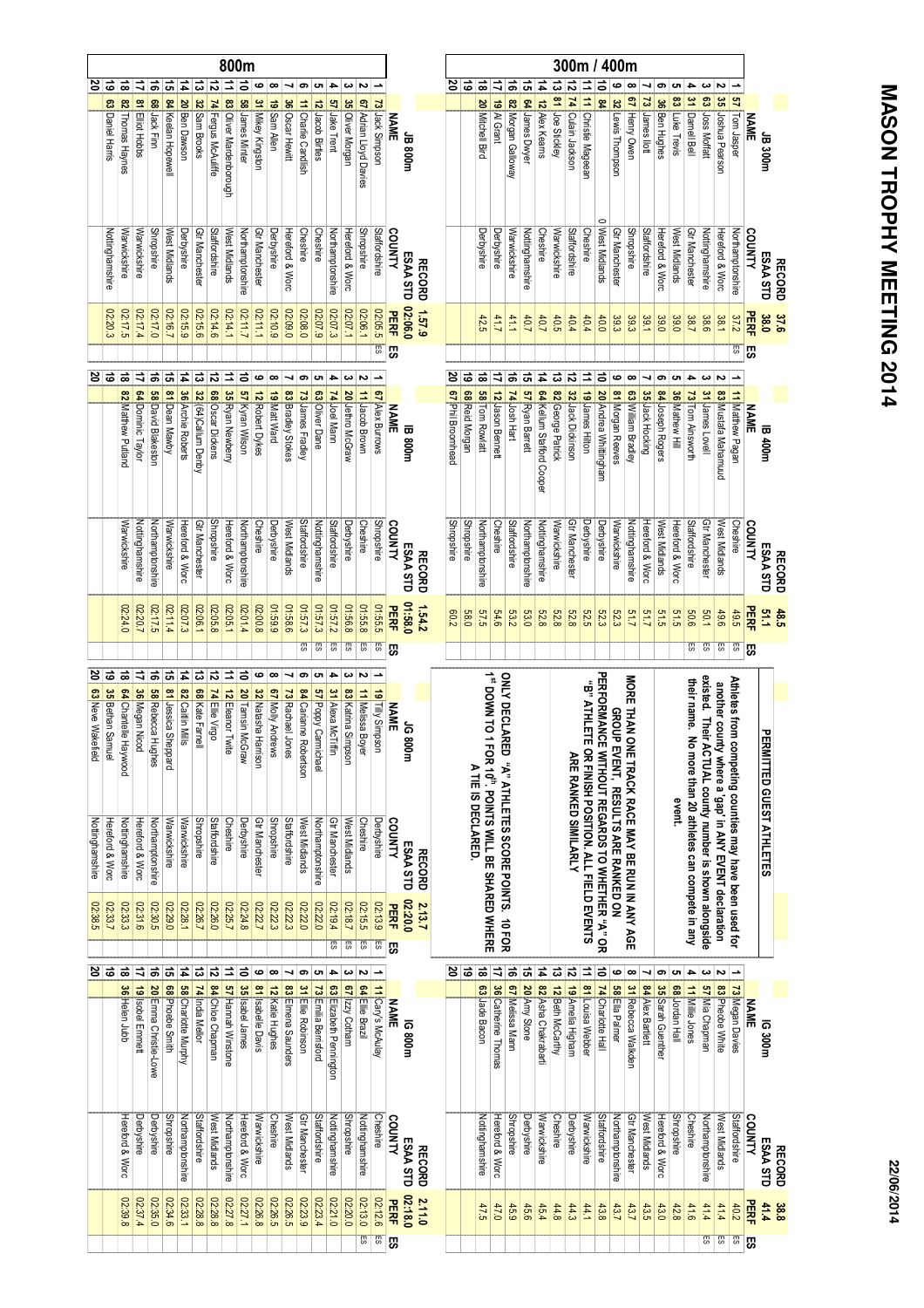| j      |
|--------|
| ľ      |
|        |
|        |
|        |
|        |
|        |
|        |
| I      |
|        |
|        |
|        |
|        |
|        |
|        |
|        |
|        |
|        |
|        |
|        |
|        |
|        |
|        |
|        |
|        |
|        |
|        |
|        |
| I<br>ï |
|        |
|        |
|        |
| I      |
| I      |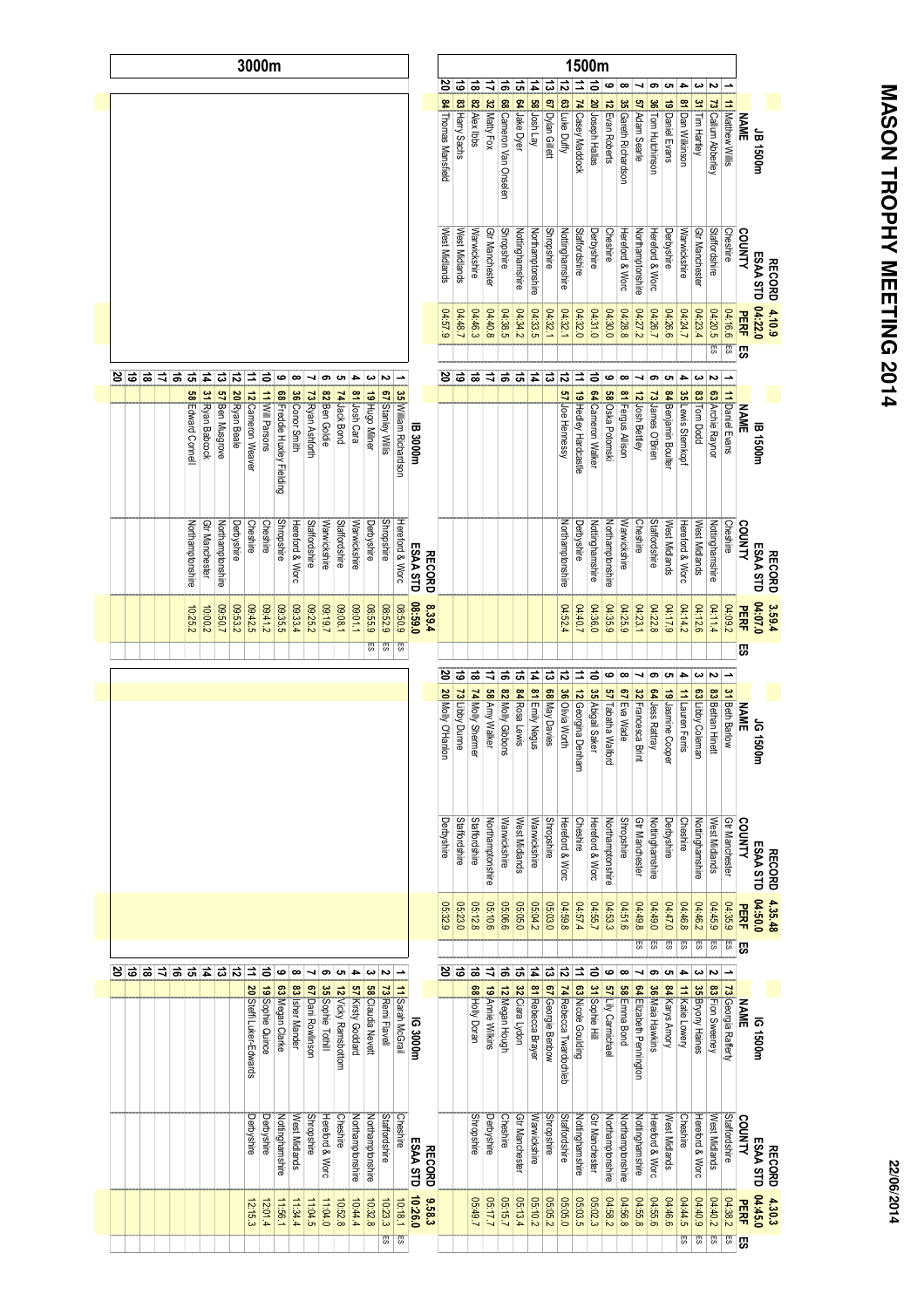|   |   |                |   |           |                |               |               |                    |                         | <b>STEEPLECHASE / LONG HURDLES</b> |                   |                     |                   |                    |                   |                    |                           |                  |                   |             |                        |               |                  |                        |                        |                      |                           |                        |                   |                  | <b>SPRINT HURDLES</b>   |                           |                        |                         |                   |                     |                     |                        |                  |                        |                      |                      |             |                           |
|---|---|----------------|---|-----------|----------------|---------------|---------------|--------------------|-------------------------|------------------------------------|-------------------|---------------------|-------------------|--------------------|-------------------|--------------------|---------------------------|------------------|-------------------|-------------|------------------------|---------------|------------------|------------------------|------------------------|----------------------|---------------------------|------------------------|-------------------|------------------|-------------------------|---------------------------|------------------------|-------------------------|-------------------|---------------------|---------------------|------------------------|------------------|------------------------|----------------------|----------------------|-------------|---------------------------|
| జ | ౚ | ಹ              | 青 | $\vec{a}$ | ದ              | 4             | ದ             | $\vec{v}$          | ⇉                       | る                                  | ဖ                 | $\infty$            |                   | 9                  | ပော               |                    |                           |                  |                   |             |                        |               | ౭                | ౚ                      | ಹ                      | ⇉                    | ಕ                         | ᇬ                      | Ħ,                | ದ                | ನ                       |                           |                        | ဖ                       |                   |                     | ග                   | ပာ                     | 4                | ယ                      | Z                    |                      |             |                           |
|   |   |                |   |           |                |               |               |                    |                         |                                    |                   |                     |                   |                    | 67 Josh Trimmer   | 82 Sam Wadsworth   | 73 Alex Blackham          | 31 George Lewis  | 57 Jack Hope      | <b>NAME</b> | IB1500m S'chase        |               | 64 David Allcock | 32 Zac Grundy          | 63 Joshua Sinkaya      | 74 Adam Lahert       | 36 Harry Pugh             | 83 Henry Thorneywork   | 20 George Davé    | 84 Tom Whitfield | 12 Matthew Bate         | 19 Jack Bowers            | <b>68</b> James Jones  | 11 Tom Shea             | 58 Sam Tutt       | 35 Harry Liversidge | 82 Oliver Cresswell | 81 Jack Sumners        | 57 Jay O'Leary   | 67 Ellis Greatrex      | 31 Rory Keen         | 73 Seamus Derbyshire | <b>NAME</b> | JB 80m Hurdles            |
|   |   |                |   |           |                |               |               |                    |                         |                                    |                   |                     |                   |                    | <b>Shropshire</b> | Warwickshire       | Staffordshire             | Gtr Manchester   | Northamptonshire  | COUNTY      | ESAA STD               | <b>RECORD</b> | Nottinghamshire  | Gtr Manchester         | Nottinghamshire        | <b>Staffordshire</b> | Hereford & Worc           | West Midlands          | Derbyshire        | West Midlands    | Cheshire                | Derbyshire                | <b>Shropshire</b>      | Cheshire                | Northamptonshire  | Hereford & Worc     | Warwickshire        | Warwickshire           | Northamptonshire | <b>Shropshire</b>      | Gtr Manchester       | Staffordshire        | COUNTY      | ESAA STD<br><b>RECORD</b> |
|   |   |                |   |           |                |               |               |                    |                         |                                    |                   |                     |                   |                    | 06:44.3           | 05:26.0            | 05:09.3                   | 05:03.1          | 04:36.5           | PERF<br>5S  | 04:36.0                | 4.19.0        | 13.70            | 13.50                  | 13.50                  | 13.30                | 13.10                     | 12.90                  | 12.80             | 12.80            | 12.60                   | 12.50                     | 12.40                  | 12.30                   | 12.10             | 12.10               | 12.00<br>ES         | 11.80<br>ES            | 11.80<br>S3      | 11.60<br>£S            | 11.60<br>S.          | 11.50<br><b>ES</b>   | PERF<br>55  | 12.0<br>11.3              |
| జ | ಕ | ಹ              |   | ∣ಸ∣ಕ      | ದ              | $\frac{1}{4}$ | $\frac{1}{3}$ | ನ                  | $\Rightarrow$           | $\vec{0}$                          | ڡ                 | œ                   | ↘                 | ၜ                  | c                 | 4                  | ω                         | Z                |                   |             |                        |               |                  | 5 영                    | ౹ౚ                     | z                    | ಹ                         | ದ                      | $\vert$ $\vec{a}$ | $\vec{\omega}$   | $\vec{v}$               | $\equiv$                  | $\Rightarrow$          | $\bullet$               | œ                 |                     | თ                   | ပ                      | 4                | ω                      | Z                    |                      |             |                           |
|   |   |                |   |           |                |               |               |                    |                         |                                    |                   |                     |                   |                    |                   |                    |                           |                  |                   |             |                        |               |                  |                        |                        |                      |                           |                        |                   | <b>82 TBS</b>    |                         |                           |                        |                         |                   |                     |                     |                        |                  |                        |                      |                      |             |                           |
|   |   |                |   |           |                |               |               | 11 Harry Valentine | <b>68</b> Fayhem llyas  | 64 George Earle                    | 67 Sunvir Mahal   | 32 Thomas Halliwell | 35 Andrew Pearson | 73 Dominic Gregory | 31 William Aldred | 57 Connor Aldridge | 20 Leroy Keeling          | 83 Niall Carney  | 19 Alex Knibbs    | <b>NAME</b> | <b>IB 400m Hurdles</b> |               |                  |                        |                        |                      |                           |                        |                   |                  | 74 Dominic Gregory      | 35 Michael Townsend       | <b>58</b> Chris Morgan | <b>68</b> Josh Davies   | 36 Jonty Thornton | 57 Freddie Taylor   | 84 (67) Sam Owen    | 73 Steven Thompson     | 31 Rivaldo Brown | 11 Ben Sutcliffe       | 12 Cameron Meakin    | 67 Leo Read          | <b>NAME</b> | <b>B</b> 100m Hurdles     |
|   |   |                |   |           |                |               |               | Cheshire           | <b>Shropshire</b>       | Nottinghamshire                    | <b>Shropshire</b> | Gtr Manchester      | Hereford & Worc   | Staffordshire      | Gtr Manchester    | Northamptonshire   | Derbyshire                | West Midlands    | Derbyshire        | COUNTY      | ESAA STD               | <b>RECORD</b> |                  |                        |                        |                      |                           |                        |                   | Warwickshire     | Staffordshire           | Hereford & Worc           | Northamptonshire       | <b>Shropshire</b>       | Hereford & Worc   | Northamptonshire    | West Midlands       | Staffordshire          | Gtr Manchester   | Cheshire               | Cheshire             | <b>Shropshire</b>    | COUNTY      | ESAA STD<br><b>RECORD</b> |
|   |   |                |   |           |                |               |               | 70.3               | 0.69                    | <b>G.5</b>                         | 939               | 64.0                | <b>63.1</b>       | E2.2               | 59.1              | <b>58.7</b>        | 58.4                      | <b>582</b>       | 639               | PERF        | 58.0                   | 54.8          |                  |                        |                        |                      |                           |                        |                   | 15.6             | 15.4                    | 15.3                      | 15.2                   | 15.0                    | 14.7              | 14.6                | 14.5                | 14.2                   | 14.2             | 14.1                   | 14.0                 | 14.0                 | PERF        | 14.2<br>13.1              |
|   |   |                |   |           |                |               |               |                    |                         |                                    |                   |                     |                   |                    |                   |                    |                           |                  | S)                | <b>S</b>    |                        |               |                  |                        |                        |                      |                           |                        |                   |                  |                         |                           |                        |                         |                   |                     |                     | 5                      | க                | 55                     | 59                   | SSI.                 | <b>S</b>    |                           |
|   |   |                |   |           |                |               |               |                    |                         |                                    |                   |                     |                   |                    |                   |                    |                           |                  |                   |             |                        |               | ៜ                | $\vec{5}$              | $\overline{5}$         | Ξ                    | $\frac{1}{5}$             | $\frac{1}{2}$          | $\frac{1}{4}$     | $\frac{1}{2}$    | $\vec{5}$               | Ξ                         | $\vec{a}$              | ဖ                       | œ                 | ⊣                   | ၜ                   | c                      | ٠                | ω                      | Z                    |                      |             |                           |
|   |   |                |   |           |                |               |               |                    |                         |                                    |                   |                     |                   |                    |                   |                    |                           |                  |                   |             |                        |               |                  | 20 Charlotte<br>Samuel | <b>S8</b> Paige Cooper | 82 Charlotte Rigby   | 19 Fionnuala<br>Kendellen | 64 Emily Rose-Maule    | 36 Cara Clarke    | 35 Abigail Gil   | 32 Alexandra<br>Thacker | 12 Maisie Tipping         | 57 Rania Akii-Bua      | 74 Rebecca Sheffield    | 63 Emily Race     | 11 Ellie Jackson    | 67 Francesca Scott  | <b>68</b> Beth Loveday | 84 Anya Bates    | 31 Megan Mc hugh       | 83 Carly Bates       | 73 Amy Pye           | <b>NAME</b> | JG 75m<br><b>Hurdles</b>  |
|   |   |                |   |           |                |               |               |                    |                         |                                    |                   |                     |                   |                    |                   |                    |                           |                  |                   |             |                        |               |                  | Derbyshire             | Northamptonshire       | Warwickshire         | Derbyshire                | <b>Nottinghamshire</b> | Hereford & Worc   | Hereford & Worc  | Gtr Manchester          | Cheshire                  | Northamptonshire       | Staffordshire           | Nottinghamshire   | Cheshire            | <b>Shropshire</b>   | <b>Shropshire</b>      | West Midlands    | Gtr Manchester         | West Midlands        | <b>Staffordshire</b> | COUNTY      | ESAA STD<br><b>RECORD</b> |
|   |   |                |   |           |                |               |               |                    |                         |                                    |                   |                     |                   |                    |                   |                    |                           |                  |                   |             |                        |               |                  | 16.7                   | 13.6                   | 13.3                 | 12.8                      | 127                    | 12.7              | 12.6             | 12.4                    | 12.4                      | 12.3                   | 12.2                    | 12.2              | 121                 | 12.0                | 11.8<br>S.             | 11.7<br>SS       | $\overline{11}$<br>ES. | 11.4<br>S.           | 11.3<br>ES           | PERF        | $rac{11}{25}$             |
| జ | ಕ | $\overline{a}$ | E | $\vec{a}$ | $\overline{5}$ | $\frac{1}{4}$ | $\frac{1}{2}$ | $\overline{5}$     | $\Rightarrow$           | $\Rightarrow$                      | ဖ                 | œ                   |                   | ග                  | c                 | 4                  | ယ                         |                  |                   |             |                        |               | ర                | $\vec{5}$              | $\overline{a}$         | ₹                    | ढ                         | $\frac{1}{2}$          | $\frac{1}{4}$     | ಪ                | $\frac{1}{2}$           | Ξ                         | $\Rightarrow$          | ဖ                       | œ                 |                     | ග                   |                        |                  |                        |                      |                      | <b>S</b>    |                           |
|   |   |                |   |           |                |               |               |                    |                         |                                    |                   |                     |                   |                    |                   |                    |                           |                  |                   |             |                        |               |                  |                        |                        |                      |                           |                        |                   |                  |                         |                           |                        |                         |                   |                     |                     |                        |                  |                        |                      |                      |             |                           |
|   |   |                |   |           |                |               |               | 63 Emma Ramsbotham | <b>58</b> Maisy Radford | 81 Asha Chakrabarti                | 73 Katie Lord     | 20 Chloe Gee        | 36 Molly Hanson   | 57 Laura Simpson   | 31 Emily Nash     | 35 Lauren Brown    | 83 Danel JanseVanRonsbury | 19 Niamh Emerson | 11 Chloe Esegbona | <b>NAME</b> | IG 300m Hurdles        |               |                  |                        | 58 Isabelle Myers      | 64 Emma Ramsbotham   | 84 Helen Lambrou          | 19 Hermione Wright     | 36 Sylvia Misztal | 20 Amber Smith   | 12 Charlotte Cash       | <b>68</b> Sophie Bleazard | 35 Nadescha Heine      | 31 Molly Beth Stazicker | 11 Amy Clark      | 74 Cliona Perkins   | 57 Katie Bryant     | 83 Adena Bailey        | 73 Chloe Burns   | 82 Felicity Bee        | 67 Hollie Williamson | 81 Annabelle Pask    | <b>NAME</b> | IG 80m Hurdles            |
|   |   |                |   |           |                |               |               | Nottinghamshire    | Northamptonshire        | Warwickshire                       | Staffordshire     | Derbyshire          | Hereford & Worc   | Northamptonshire   | Gtr Manchester    | Hereford & Worc    | West Midlands             | Derbyshire       | Cheshire          | COUNTY      | ESAA STD               | <b>RECORD</b> |                  |                        | Northamptonshire       | Nottinghamshire      | West Midlands             | Derbyshire             | Hereford & Worc   | Derbyshire       | Cheshire                | <b>Shropshire</b>         | Hereford & Worc        | Gtr Manchester          | Cheshire          | Staffordshire       | Northamptonshire    | West Midlands          | Staffordshire    | Warwickshire           | <b>Shropshire</b>    | Warwickshire         | COUNTY      | ESAA STD<br><b>RECORD</b> |
|   |   |                |   |           |                |               |               | 9.99               | 52.1                    | 90'6                               | 50.3              | 49.1                | 0.9.0             | $+8.1$             | 47.8              | 47.3               | 45.6                      | 44.8             | 44.6              | PERF        | 46.8                   | 44.0          |                  |                        | 15.1                   | 14.6                 | 14.5                      | 13.8                   | 13.7              | 13.5             | 13.3                    | 13.3                      | 13.0                   | 12.9                    | 12.9              | 12.6                | 12.6                | 12.5                   | 12.2             | 12.2                   | 12.1                 | $\frac{1}{11}$       | PERF        | 12.1<br>11.3              |
|   |   |                |   |           |                |               |               |                    |                         |                                    |                   |                     |                   |                    |                   |                    |                           |                  |                   |             |                        |               |                  |                        |                        |                      |                           |                        |                   |                  |                         |                           |                        |                         |                   |                     |                     |                        |                  |                        |                      |                      |             |                           |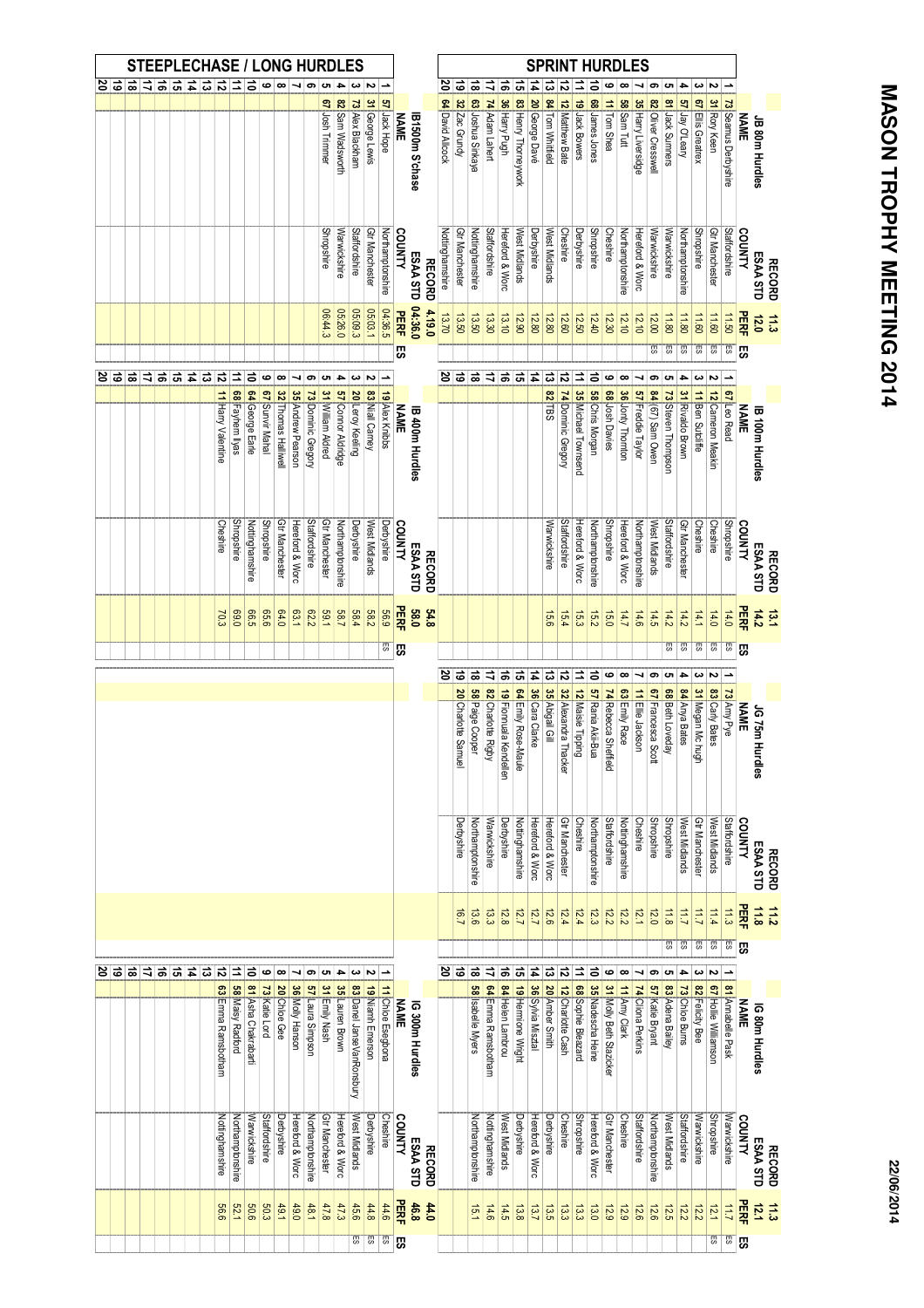|                   |                                  |                        | R                 | -1             | A                     |                                       |                           |                  |                     |                      |                 |
|-------------------|----------------------------------|------------------------|-------------------|----------------|-----------------------|---------------------------------------|---------------------------|------------------|---------------------|----------------------|-----------------|
| కే                | ဖ                                |                        |                   |                |                       |                                       |                           |                  |                     |                      |                 |
|                   |                                  | 63Yes                  | 81 Yes            | <b>S7Yes</b>   | 31 gmsaa              | 73Yes                                 | 67 Yes                    | 35 yes           | 83 yes              |                      |                 |
|                   |                                  |                        |                   |                |                       |                                       |                           |                  |                     |                      |                 |
|                   |                                  |                        |                   |                |                       |                                       |                           |                  |                     |                      |                 |
|                   |                                  |                        |                   |                |                       |                                       |                           |                  |                     | JB 4 x 100m          |                 |
|                   |                                  |                        |                   |                |                       |                                       |                           |                  |                     |                      |                 |
|                   |                                  |                        |                   |                |                       |                                       |                           |                  |                     |                      |                 |
|                   |                                  |                        |                   |                |                       |                                       |                           |                  |                     |                      |                 |
|                   |                                  |                        |                   |                |                       |                                       |                           |                  |                     |                      |                 |
|                   |                                  | <b>Nottinghamshire</b> | Warwickshire      | Vorthamptonshi | Gtr Manchester        | Staffordshire                         | <b>Shropshire</b>         | Hereford & Worc  | West Midlands       |                      |                 |
|                   |                                  |                        |                   |                |                       |                                       |                           |                  |                     | ESAA STI             |                 |
|                   |                                  |                        |                   |                |                       |                                       |                           |                  |                     |                      | <b>RECORL</b>   |
|                   |                                  |                        |                   |                |                       |                                       |                           |                  |                     |                      |                 |
|                   |                                  |                        |                   |                |                       |                                       |                           |                  |                     |                      |                 |
|                   |                                  | 49.8                   | 48.4              | 47.7           | 47.1                  | 47.0                                  | 46.6<br><b>Management</b> | 45.5             | 45.2                | 45.1<br>47.50        |                 |
|                   |                                  |                        |                   |                | ĒS                    | ES                                    | 司                         | 53               | ES                  |                      |                 |
|                   | ဖ                                | œ                      |                   | ග              | c                     |                                       | ယ                         |                  |                     |                      |                 |
|                   |                                  | 24                     |                   |                |                       |                                       | gg                        |                  | \$4                 |                      |                 |
|                   |                                  |                        | 67 Yes            | <b>T</b>       | 31 gmsaa              | 35 yes                                |                           | 19 YES           |                     |                      |                 |
|                   |                                  |                        |                   |                |                       |                                       |                           |                  |                     |                      |                 |
|                   |                                  |                        |                   |                |                       |                                       |                           |                  |                     |                      |                 |
|                   |                                  |                        |                   |                |                       |                                       |                           |                  |                     | IB 4 x 100n          |                 |
|                   |                                  |                        |                   |                |                       |                                       |                           |                  |                     |                      |                 |
|                   |                                  |                        |                   |                |                       |                                       |                           |                  |                     |                      |                 |
|                   |                                  |                        |                   |                |                       |                                       |                           |                  |                     |                      |                 |
|                   |                                  | Staffordshire          |                   |                |                       | 0 Northamptonshire<br>Hereford & Worc |                           |                  | West Midlands       |                      |                 |
|                   |                                  |                        | <b>Shropshire</b> | Cheshire       | <b>Gtr Manchester</b> |                                       |                           | Derbyshire       |                     |                      |                 |
|                   |                                  |                        |                   |                |                       |                                       |                           |                  |                     |                      |                 |
|                   |                                  |                        |                   |                |                       |                                       |                           |                  |                     | ESAA STI             | <b>RECORI</b>   |
|                   |                                  |                        |                   |                |                       |                                       |                           |                  |                     |                      |                 |
|                   |                                  |                        |                   |                |                       |                                       |                           |                  |                     |                      |                 |
|                   |                                  | 47.0                   | 46.7              | 45.6           | 45.5                  | 45.0                                  | 44.4                      |                  | $\frac{43.4}{44.1}$ | $\frac{42.1}{45.00}$ |                 |
|                   |                                  |                        |                   |                |                       | 53                                    | एउ                        | 59               | 59                  |                      |                 |
|                   | ဖ                                | ∞                      |                   | ග              | ပာ                    | 4                                     | $\ddot{\phantom{0}}$      |                  |                     |                      |                 |
|                   |                                  |                        |                   |                |                       |                                       |                           |                  |                     |                      |                 |
| <b>b/ Yes</b>     | 31 Igmsaa                        | <b>S7 Yes</b>          | 35 yes            | 81 Yes         | 19 YES                | z                                     | TYes,                     | 63Yes            | 83 yes              |                      |                 |
|                   |                                  |                        |                   |                |                       |                                       |                           |                  |                     |                      |                 |
|                   |                                  |                        |                   |                |                       |                                       |                           |                  |                     | 164x                 |                 |
|                   |                                  |                        |                   |                |                       |                                       |                           |                  |                     | <b>DOIN</b>          |                 |
|                   |                                  |                        |                   |                |                       |                                       |                           |                  |                     |                      |                 |
|                   |                                  |                        |                   |                |                       |                                       |                           |                  |                     |                      |                 |
|                   |                                  |                        |                   |                |                       |                                       |                           |                  |                     |                      |                 |
|                   |                                  |                        |                   |                |                       | JStaffordshire                        |                           |                  |                     |                      |                 |
| <b>Shropshire</b> | <b>Gtr Manchester</b>            | Northamptonshire       | Hereford & Worc   | Warwickshire   | Derbyshire            |                                       | Cheshire                  | Nottinghamshire  | West Midlands       |                      |                 |
|                   |                                  |                        |                   |                |                       |                                       |                           |                  |                     |                      |                 |
|                   |                                  |                        |                   |                |                       |                                       |                           |                  |                     | ESAA STL             | <b>RECORL</b>   |
|                   |                                  |                        |                   |                |                       |                                       |                           |                  |                     |                      |                 |
|                   |                                  |                        |                   |                |                       |                                       |                           |                  |                     |                      |                 |
| 53.1              |                                  | $\frac{52.4}{53.0}$    | 52.1              | 619            | 51.9                  | 51.7                                  | 919                       | 51.4             | 49.9                |                      | $48.8$<br>52.00 |
|                   |                                  |                        |                   | ES             | ES                    | 踢                                     | ES                        | 53               | ES.                 |                      |                 |
|                   |                                  |                        |                   |                |                       |                                       |                           |                  |                     |                      |                 |
|                   |                                  |                        |                   |                |                       |                                       |                           | S3               |                     |                      |                 |
|                   |                                  |                        |                   |                |                       | 63 Yes                                | 81 Yes                    |                  | ጄ                   |                      |                 |
|                   |                                  |                        |                   |                |                       |                                       |                           |                  |                     |                      |                 |
|                   | 73 Yes                           | 36 Yes                 | 67 Yes            | <b>19 YES</b>  | <b>I1</b><br>Yes      |                                       |                           |                  |                     |                      |                 |
|                   |                                  |                        |                   |                |                       |                                       |                           |                  |                     |                      |                 |
|                   |                                  |                        |                   |                |                       |                                       |                           |                  |                     |                      |                 |
|                   |                                  |                        |                   |                |                       |                                       |                           |                  |                     | IG4 x 100r           |                 |
|                   |                                  |                        |                   |                |                       |                                       |                           |                  |                     |                      |                 |
|                   |                                  |                        |                   |                |                       |                                       |                           |                  |                     |                      |                 |
| ぉ                 |                                  |                        |                   |                |                       |                                       |                           |                  |                     |                      |                 |
|                   |                                  |                        |                   |                |                       |                                       |                           |                  |                     |                      |                 |
|                   |                                  |                        |                   |                | Cheshire              |                                       |                           |                  |                     |                      |                 |
|                   |                                  |                        | <b>Shropshire</b> | Derbyshire     |                       |                                       | Warwickshire              |                  |                     |                      |                 |
|                   | Hereford & Worc<br>Staffordshire |                        |                   |                |                       | Nottinghamshire                       |                           | Northamptonshire | West Midlands       | ESAA STL             | <b>RECORD</b>   |
|                   |                                  |                        |                   |                |                       |                                       |                           |                  |                     |                      |                 |
|                   |                                  | 82.6<br>8.6            |                   |                |                       |                                       |                           | 49.5<br>50.2     |                     | 46.8<br>50.20        |                 |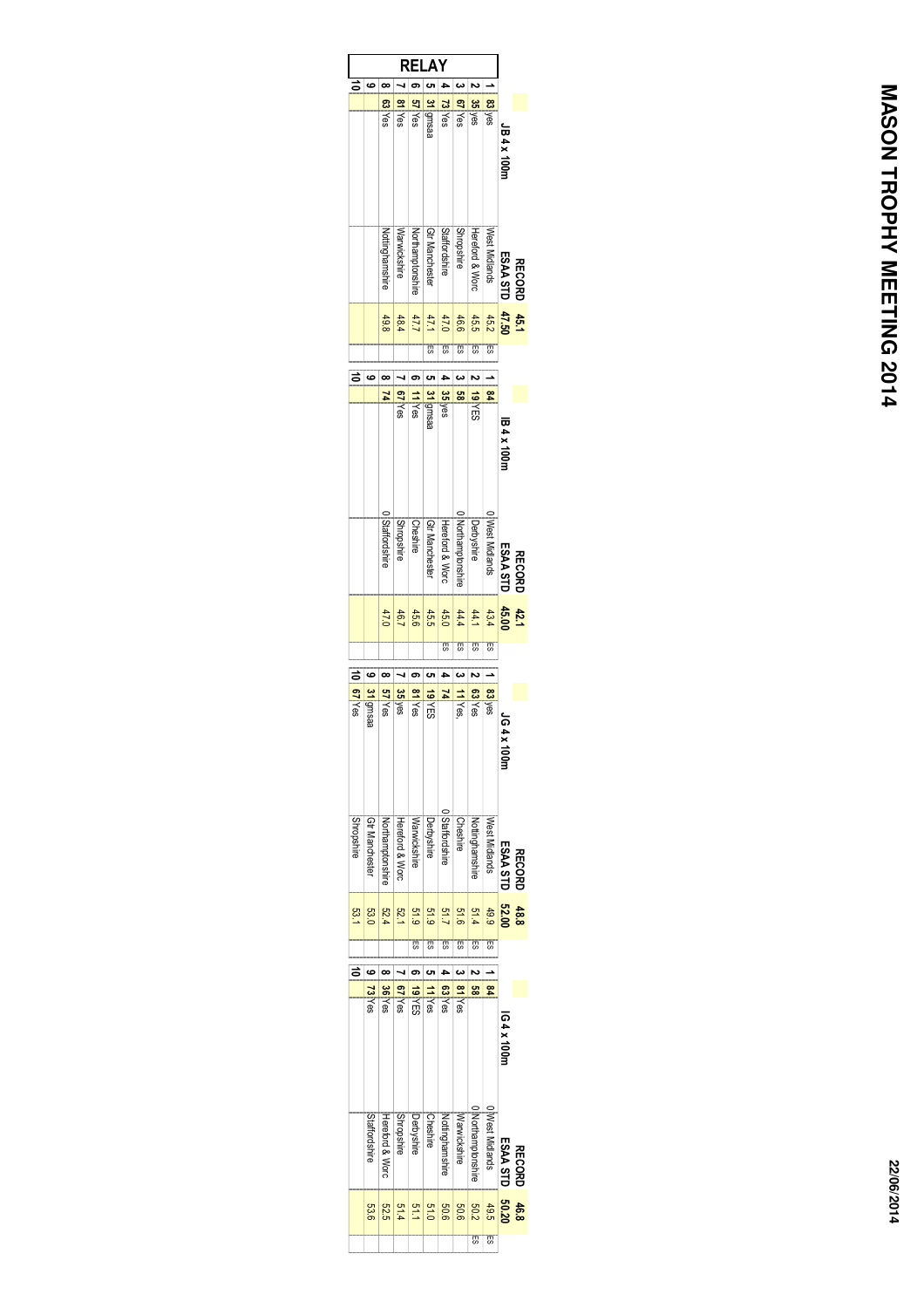|                     |                     |                     |                     |                         |                                  |                      |                         |                         |                       |                       | <b>LONG JUMP</b>      |                      |                   |                        |                       |                      |                     |                  |                       |                 |                |               |    |     |           |                             |                    |                             |                              |                    | <b>HIGH JUMP</b>     |                                   |                        |                          |                        |                       |                     |                      |                     |                         |                       |                       |                      |                           |               |
|---------------------|---------------------|---------------------|---------------------|-------------------------|----------------------------------|----------------------|-------------------------|-------------------------|-----------------------|-----------------------|-----------------------|----------------------|-------------------|------------------------|-----------------------|----------------------|---------------------|------------------|-----------------------|-----------------|----------------|---------------|----|-----|-----------|-----------------------------|--------------------|-----------------------------|------------------------------|--------------------|----------------------|-----------------------------------|------------------------|--------------------------|------------------------|-----------------------|---------------------|----------------------|---------------------|-------------------------|-----------------------|-----------------------|----------------------|---------------------------|---------------|
| ర                   | $\vec{5}$           | $\vec{a}$           | ⇉                   | ಕ                       | <u>다</u>                         |                      |                         |                         |                       |                       | ဖ                     |                      |                   | ග                      | ပာ                    | ≏                    | ယ                   |                  |                       |                 |                |               | జ  | ಕ   | $\vec{ }$ | ₿                           | $\vec{e}$          | ີ ຕ                         |                              |                    |                      |                                   |                        | م                        | $\infty$               |                       | ග                   |                      | ≏                   | ယ                       | Z                     |                       |                      |                           |               |
|                     | 74 Josh Richards    | 88 Jacob Tidridge   | 64 Leo Tang         | 58 Vaughan Marett       | 36 James Andrews                 | 14 20 Dom Leaf       | 13 12 Ben Wilkinson     | 12 84 Cameron Kirkbride | 11 82 Robert Lester   | 10 73 Cameron Steven  | 67 Ben Himsworth      | 63 Joshua Sinkaya    | 57 Anthony Gbokoy | 35 George Nicolson     | 31 George Hurst       | 19 Cyrus Clarke      | 11 Maurice Bolton   | 83 Marcus Fennel | <b>81</b> Daniel Boyd | <b>NAME</b>     | duunr buo gr   |               |    |     |           | 64 James Ferkins            | 19 Joe Gerrad      | 67 Matt Yates               | 14 20 Adam Berwick           | 13 68 Jonty Watt   | 12 58 Ali Scott      | 11 63 William Hickton             | 10 84 Owen Flavell     | 12 Oscar Johnson         | 57 Tyrese Parris-Smith | 11 Cameron Stewart    | 82 Oliver Cresswell | 74 Sam Boughton      | 81 Charlie Barkway  | 36 Reece Francis        | 83 Louie Perry        | 35 Joel Khan          |                      | 3MYN<br>dunr 46!H 8r      |               |
|                     | Staffordshire       | <b>Shropshire</b>   | Nottinghamshire     | Northamptonshire        | Hereford & Worc                  | Derbyshire           | Cheshire                | West Midlands           | Warwickshire          | Staffordshire         | <b>Shropshire</b>     | Nottinghamshire      | Northamptonshire  | Hereford & Worc        | <b>Gtr Manchester</b> | Derbyshire           | Cheshire            | West Midlands    | Narwickshire          | COUNTY          | ESAA STD       | <b>RECORD</b> |    |     |           | Nottinghamshire             | Derbyshire         | <b>Shropshire</b>           | Derbyshire                   | <b>Shropshire</b>  | Northamptonshire     | Nottinghamshire                   | West Midlands          | Cheshire                 | Northamptonshire       | Cheshire              | Warwickshire        | Staffordshire        | Warwickshire        | Hereford & Worc         | West Midlands         | Hereford & Worc       | <b>COUNTY</b>        | ESAA STD<br><b>RECORD</b> |               |
|                     | 4.51                | 4.53                | 4.66                | 4.92                    | 4.99                             | 5.07                 | 5.11                    |                         | $\frac{5.23}{5.14}$   | 5.32                  | 5.36                  | 5.40                 | 5.45              | 5.53                   | 2.62                  | 5.71                 | 089                 | 5.82             | 5.91                  | 모터              | 5.80           | <b>JS:9</b>   |    |     |           | $0+1$                       | $0+1$              | $3 + 1$                     | 1.50                         | 1.55               | 1.55                 | <b>1.55</b>                       | 091                    | 1.60                     | 1.60                   | $\frac{1.60}{2}$      | $\frac{1.65}{2}$    |                      | $\frac{15}{95}$     | 021                     | 021                   | 521                   | 屈                    | 1.72                      |               |
|                     |                     |                     |                     |                         |                                  |                      |                         |                         |                       |                       |                       |                      |                   |                        |                       |                      | 59                  | 5                | S.                    | 53              |                |               |    |     |           |                             |                    |                             |                              |                    |                      |                                   |                        |                          |                        |                       |                     |                      |                     |                         |                       | ள                     | க                    |                           |               |
| 8' ಪ                |                     |                     |                     | ಕ                       | ದ                                |                      |                         | は                       |                       |                       | ڡ                     | œ                    | ┙                 | თ                      | ပာ                    | 4                    | ယ                   |                  |                       |                 |                |               |    | ತ∣≊ | ಹ         | $\Rightarrow$ $\Rightarrow$ |                    | ់ឆ                          |                              |                    |                      |                                   |                        | ڡ                        | ∞                      | ⊣                     | ග                   | ပာ                   | 4                   |                         |                       |                       |                      |                           |               |
|                     |                     | 18 12 Tom Rudge     | 17 11 Kane Smith    | 68 Ethan Brownlee Jones | <b>67</b> Josh Davies            | 14 64 Tom Brown      | 13 74 Daniel Fitzhenry  | 20 Daniel Lilley        | 11 31 Takunda Bere    | 10 73 Connor Craven   | 84 Cameron Steel      | 63 Amarni Saunders   | 82 Ben Harwood    | 36 George James        | 32 Zac Stansfield     | 35 Jack Hocking      | 83 Reuben Esien     | 81 Adam Shaw     | 19 Jordan Thompson    | <b>NAME</b>     | aunr buon<br>B |               |    |     |           |                             |                    | <b>58 Winford Armstrong</b> | 14 11 Max Jones              | 13 67 Sam Owen     | 12 74 Aaron Brown    | 11 83 Christopher Hewitt          | 10 81 Ben Harwood      | <b>57</b> Cameron Arnold | 19 Gregor McIntosh     | 83 Christopher Hewitt | 68 Leo Read         | 84 Conor McGolderick | 35 Calum Tinsdale   | 32 Alex Cridland        | 31 Kayem Cleary       | 20 Jordan Thompson    | <b>NAME</b>          | la High Jump              |               |
|                     |                     | Cheshire            | Cheshire            | <b>Shropshire</b>       | <b>Shropshire</b>                | Nottinghamshire      | Staffordshire           | Derbyshire              | <b>Gtr Manchester</b> | <b>Staffordshire</b>  | West Midlands         | Nottinghamshire      | Warwickshire      | Hereford & Worc        | Gtr Manchester        | Hereford & Worc      | West Midlands       | Warwickshire     | Derbyshire            | COUNTY          | ESAA STD       | <b>RECORD</b> |    |     |           |                             |                    | Northamptonshire            | Cheshire                     | <b>Shropshire</b>  | Staffordshire        | West Midlands                     | Warwickshire           | Northamptonshire         | Derbyshire             | West Midlands         | <b>Shropshire</b>   | West Midlands        | Hereford & Worc     | <b>Gtr Manchester</b>   | <b>Gtr Manchester</b> | Derbyshire            | COUNTY               | ESAA STD<br><b>RECORD</b> |               |
|                     |                     | 5.02                | 5.07                | 5.11                    | 5.22                             | 5.31                 | 5.33                    | 5.38                    | $\frac{5.8}{8.8}$     |                       | 19'9                  | 68'9                 | 06'9              | $\frac{6.00}{2}$       | 6.03                  | 6.03                 | 9.15                | <b>6.37</b>      | $0+9$                 | 몶               | 0.40           | 01'2          |    |     |           |                             |                    | $\mathbf{60}$               | <b>ig</b>                    | $\overline{39}$    | $\overline{Q}$       | $\overline{a}$                    | $\overline{a}$         | $02^{\degree}$           | $\overline{u}$         | $\overline{35}$       | $\overline{51}$     |                      | $\frac{1.85}{25}$   | $\frac{1.85}{2}$        | 1.85                  | 061                   | <b>PERF</b>          | 061<br>2.07               |               |
|                     |                     |                     |                     |                         |                                  |                      |                         |                         |                       |                       |                       |                      |                   |                        |                       |                      |                     |                  |                       | <u>ិិ</u><br>នា |                |               |    |     |           |                             |                    |                             |                              |                    |                      |                                   |                        |                          |                        |                       |                     |                      |                     |                         |                       | ள                     | <b>一切</b>            |                           |               |
|                     |                     |                     |                     |                         |                                  |                      |                         |                         |                       |                       | م                     | $\infty$             | ⊣                 | ග                      | C)                    | 4                    | ယ                   |                  |                       |                 |                |               | 20 | ತ   | ివ        |                             |                    |                             |                              |                    |                      |                                   |                        | ဖ                        |                        |                       |                     |                      |                     |                         |                       |                       |                      |                           |               |
| 20 36 Ellie England | 19 81 Anna Robinson | 18 19 Rebekah Heath | 17 58 Helen Wienand | 16 57 Emily Sanderson   | 15 <mark>64</mark> Florence Reed | 14 74 Charlie Peters | 13 82 Georgia Curran    | 12 63 Katie Green       | 11 12 Emily Jarrod    | 10 32 Lili Boyle      | 20 Elle Silvester     | 67 Jess Hibbert      | 35 Cara Clarke    | <b>68 Beth Loveday</b> | 84 Ashleigh Bayleig   | 73 Charlotte Jones   | T1   Liberty Hughes | 31 Georgia Lever | 83 Josie Oliamyk      | <b>NAME</b>     | JG Long Jump   |               |    |     |           | 17 35 Hetty Tinsdale        | 16 82 Sophie Blake | 15 68 Eleanor Fox           | 14 58 Celeste Ostin          | 13 36 Grace Murray | 12 31 Bronya Sykes   | 11 20 Charlotte Hickin            | 10 74 Olivia Gonsalves | 64 Abiba Grant           | 11 Louis Elleray       | 67 Martha Craig       | 63 Emily Race       | 19 Amy Botham        | 84 Ashleigh Bayleig | 83 Pheobe Harland       | 73 Charlotte Jones    | 81 Emily Forman       |                      | <b>ENTAN</b><br>dunrySh   |               |
| Hereford & Worc     | Warwickshire        | Derbyshire          | Northamptonshire    | Northamptonshire        | Nottinghamshire                  | <b>Staffordshire</b> | Warwickshire            | Nottinghamshire         | <b>Cheshire</b>       | <b>Gtr Manchester</b> | Derbyshire            | <b>Shropshire</b>    | Hereford & Worc   | <b>Shropshire</b>      | West Midlands         | <b>Staffordshire</b> | Cheshire            | Gtr Manchester   | West Midlands         | COUNTY          | ESAA STD       | <b>RECORD</b> |    |     |           | Hereford & Worc             | Warwickshire       | <b>Shropshire</b>           | Northamptonshire             | Hereford & Worc    | Gtr Manchester       | Derbyshire                        | Staffordshire          | <b>Nottinghamshire</b>   | <b>Cheshire</b>        | <b>Shropshire</b>     | Nottinghamshire     | Derbyshire           | West Midlands       | West Midlands           | Staffordshire         | Warwickshire          | COUNTY               | ESAA STD<br><b>RECORD</b> |               |
| 3.71                | 4.17                | 4.19                | 4.21                | 4.30                    | 4.31                             | 4.37                 | 4.39                    | 4.48                    | $\frac{4.60}{2}$      | 4.66                  | 62.7                  | 4.87                 | 4.87              | 4.91                   | 5.03                  | <b>5.06</b>          | 5.18                | <b>5.26</b>      | 5.37                  | PERF            | 5.05           | 0.19          |    |     |           | $\overline{35}$             | $\overline{5}$     | $\overline{140}$            | $\ddot{\boldsymbol{\sigma}}$ | $-40$              | $0\not\vdash$        | 1.45                              | 1.45                   | $-1.45$                  | $\frac{1.45}{2}$       | 1.45                  | 1.45                | $\frac{1}{20}$       |                     | $\overline{1.61}$       | 1.64                  | 1.67                  | <b>PERF</b>          | $\tilde{u}$<br><u>تا</u>  |               |
|                     |                     |                     |                     |                         |                                  |                      |                         |                         |                       |                       |                       |                      |                   |                        |                       | 5                    | S3                  | $\overline{5}$   | $\frac{1}{2}$         | ြက္တ            |                |               |    |     |           |                             |                    |                             |                              |                    |                      |                                   |                        |                          |                        |                       |                     |                      | S.                  | $\overline{\mathbb{E}}$ | S.                    | $\overline{5}$        | '罚                   |                           |               |
| ర                   | ಕ                   | ವ                   | $\Rightarrow$       | ಹ                       | ज                                |                      |                         |                         |                       |                       |                       |                      |                   |                        |                       |                      |                     |                  |                       |                 |                |               | 2  | ಹ ಹ |           | ₹                           | ವ                  |                             |                              |                    |                      |                                   |                        | ဖ                        | ∞                      |                       | ග                   |                      |                     |                         |                       |                       |                      |                           |               |
|                     |                     |                     | 19 Paris Haertle    | 36 Nicola Masters       | 74 Emily Evans                   | 14 84 Myah Walters   | 13 68 Francesca Garrott | 12 35 Chloe Sharman     | 11 67 Sophie Bleazard | 10 83 Mia Thomlinson  | 11 Georgina Alexander | 73 Chloe Lindop      | 63 Hazel Varley   | 32 Gloria Nwator       | 82 Georgia Parris     | 31 Gemma Hopley      | 81 Annabelle Pask   | 58 Simone Ager   | 57 Eleanor Broome     | <b>NAME</b>     | dunr buon 91   |               |    |     |           |                             |                    | 15 19 Emilie Palmer         | <b>4 20</b> Jessica Wood     | 13 63 Amy Smith    | 12 74 Jordan Greener | 11 <mark>58</mark> Isabelle Myers | 10 36 Nadescha Heine   | 67 Dani Langdale         | 84 Sophia Khan         | 11 Ellie McCarthy     | 73 Chloe Preston    | 57 Ella Palmer       | 82 Georgia Parris   | 81 Isabelle Cain-Daley  | 35 Hannah Tapley      | 64 (19) Niamh Emerson | IG High Jump<br>NAME |                           |               |
|                     |                     |                     | Derbyshire          | Hereford & Worc         | <b>Staffordshire</b>             | West Midlands        | <b>Shropshire</b>       | Hereford & Worc         | <b>Shropshire</b>     | West Midlands         | Cheshire              | <b>Staffordshire</b> | Nottinghamshire   | Gtr Manchester         | Warwickshire          | Gtr Manchester       | Warwickshire        | Northamptonshire | Northamptonshire      | COUNTY          | ESAA STD       | <b>RECORD</b> |    |     |           |                             |                    | Derbyshire                  | Derbyshire                   | Nottinghamshire    | Staffordshire        | Northamptonshire                  | Hereford & Worc        | <b>Shropshire</b>        | West Midlands          | <b>Cheshire</b>       | Staffordshire       | Northamptonshire     | Warwickshire        | Narwickshire            | Hereford & Worc       | Nottinghamshire       | <b>COUNTY</b>        | ESAA STD                  | <b>RECORD</b> |
|                     |                     |                     | 396                 | 4.18                    | 4.34                             | 4.36                 | 4.50                    | 4.53                    | $\frac{4.69}{2}$      | 117                   | 4.79                  | 4.85                 | 4.94              | $16.4$                 | 90'9                  | 5.15                 | <b>5.30</b>         | 5.36             | 87.8                  | <b>PERF</b>     | 525            | <b>96°</b>    |    |     |           |                             |                    | 1.30                        | 1.35                         | 1.35               | $\overline{5}$       | $\frac{1}{2}$                     | 1.45                   | 1.45                     | $\overline{0}$         | $\overline{0}$        | $\overline{0}$      | 1.55                 | $\overline{181}$    | 021                     | 22                    | $92^{\degree}$        | <b>HERE</b>          | 1.52                      |               |
|                     |                     |                     |                     |                         |                                  |                      |                         |                         |                       |                       |                       |                      |                   |                        |                       |                      | 5                   | 贾                |                       | <u>ក្ខ ក្ន</u>  |                |               |    |     |           |                             |                    |                             |                              |                    |                      |                                   |                        |                          |                        |                       |                     |                      |                     | $\overline{\mathbb{E}}$ | 哥                     |                       | <u>ក្ខា</u>          |                           |               |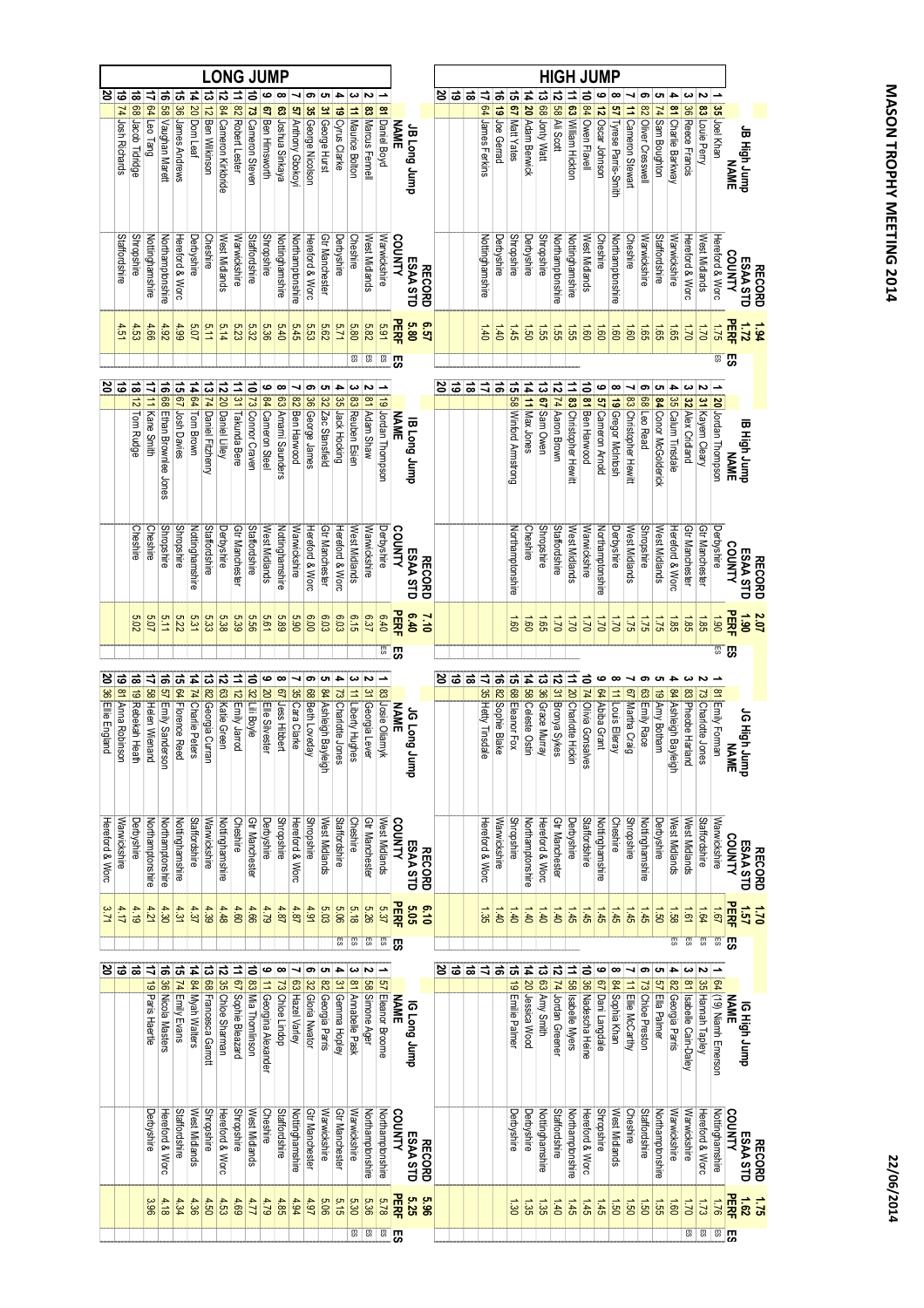|             |   |                             |   |           |               |               | <b>POLE VAULT</b> |               |                           |                        |                   |                      |                         |                      |                       |                         |                                 |             |                      |               |   |     |               |               |                     |                    |                     |                                | <b>TRIPLE JUMP</b>         |                                  |                      |                     |                       |                       |                        |                           |                         |                      |                       |                                  |                      |                        |               |
|-------------|---|-----------------------------|---|-----------|---------------|---------------|-------------------|---------------|---------------------------|------------------------|-------------------|----------------------|-------------------------|----------------------|-----------------------|-------------------------|---------------------------------|-------------|----------------------|---------------|---|-----|---------------|---------------|---------------------|--------------------|---------------------|--------------------------------|----------------------------|----------------------------------|----------------------|---------------------|-----------------------|-----------------------|------------------------|---------------------------|-------------------------|----------------------|-----------------------|----------------------------------|----------------------|------------------------|---------------|
| $rac{2}{5}$ | ಹ | $\Rightarrow$ $\Rightarrow$ |   | ದ         | $\frac{1}{4}$ | $\frac{1}{2}$ | $\overline{1}$    | 01            | $\bullet$                 | ∞                      |                   | თ                    | C1                      | i d                  | ယ                     | N                       |                                 |             |                      |               |   | ಠ ಜ | ಹ             | $\Rightarrow$ |                     |                    |                     |                                |                            |                                  |                      | ڡ                   |                       |                       | ග                      | ပေး                       | 4                       | دى                   | N                     |                                  |                      |                        |               |
|             |   |                             |   |           |               |               |                   |               |                           |                        |                   |                      |                         |                      |                       | 19 Will Farr            | 83 Tobias Andrews               | <b>NAME</b> | JB Pole Vault        |               |   |     |               |               | 16 64 Joseph Kenton | 15 11 Elis Vickery | 14 20 Callum Roome  | 13 <mark>73</mark> Jack Pickin | 12 19 Will Farr            | 11 68 Jake Watson                | 10 58 Louis Hakin    | 12 Laurence Thomas  | 83 Tobias Andrews     | 81 Cody Fisher        | 84 Finbarr O'flaherty  | 57 Sam Owusu              | 36 Cian Allen           | somes Milburn        | 35 Oliver Gould       | 63 Joss Moffatt                  | <b>NAME</b>          | JB Triple Jump         |               |
|             |   |                             |   |           |               |               |                   |               |                           |                        |                   |                      |                         |                      |                       | Derbyshire              | West Midlands                   | COUNTY      | ESAA STD             | <b>RECORD</b> |   |     |               |               | Nottinghamshire     | <b>Cheshire</b>    | Derbyshire          | Staffordshire                  | Derbyshire                 | <b>Shropshire</b>                | Northamptonshire     | Cheshire            | West Midlands         | Warwickshire          | West Midlands          | Northamptonshire          | Hereford & Worc         | <b>Shropshire</b>    | Hereford & Worc       | Nottinghamshire                  | COUNTY               | ESAA STD               | <b>RECORD</b> |
|             |   |                             |   |           |               |               |                   |               |                           |                        |                   |                      |                         |                      |                       | 2.20                    | 2.70                            | <b>PERF</b> | 3.00                 | 3.80          |   |     |               |               | 1.22                | 10.07              | 10.18               | 10.46                          | 10.50                      | 10.59                            | 10.63                | 10.73               | 10.81                 | 11.05                 | 11.13                  | 11.24                     | 11.33                   | 2511                 | 11.80                 | 12.36                            | PERF                 | $\frac{13.56}{12.00}$  |               |
|             |   |                             |   |           |               |               |                   |               |                           |                        |                   |                      |                         |                      |                       |                         |                                 | 5S          |                      |               |   |     |               |               |                     |                    |                     |                                |                            |                                  |                      |                     |                       |                       |                        |                           |                         |                      |                       | $\mathbb{E}$                     | S3                   |                        |               |
| 5 2         |   | $\Rightarrow$ $\Rightarrow$ | ಕ | $\vec{a}$ | $\sharp$      | $\frac{1}{2}$ | ∣⇒                | ∣੩            | ဖ                         | $\infty$               | ┙                 | ၜ                    | C)                      | 4<br>73 Aaron Bedson | ယ<br>19 Sam Windle    | <b>74</b> 0Lewis Taylor | 63. Joshua Illyk                | <b>NAME</b> | <b>B</b> Pole Vault  |               | 2 | 'ಹ  | $\frac{1}{2}$ | ₹             | ಹೆ ದೆ               |                    | $\vec{a}$           | ದ                              | 12 68 Ethan Brownlee Jones | 11 82 Jack Ballard               | 10 67 Matthew Dutton | 9 36 Mathew Leask   | œ<br>73 Connor Craven | 31 Maurice Jarvis     | ၜ<br>11 Tim Phillips   | ပေး<br>35 Thomas Goulding | 4<br>20 Daniel Lilley   | دە<br>19 Ed Barbour  | S8 Sekou Kromah       | 81 O'Briel Nayambayo             | <b>NAME</b>          | <b>B</b> Triple Jump   |               |
|             |   |                             |   |           |               |               |                   |               |                           |                        |                   |                      |                         | Staffordshire        | Derbyshire            | Staffordshire           | Nottinghamshire                 | COUNTY      | ESAA STD             | <b>RECORD</b> |   |     |               |               |                     |                    |                     |                                | <b>Shropshire</b>          | Warwickshire                     | <b>Shropshire</b>    | Hereford & Worc     | <b>Staffordshire</b>  | <b>Gtr Manchester</b> | <b>Cheshire</b>        | Hereford & Worc           | Derbyshire              | Derbyshire           | Northamptonshire      | Warwickshire                     | COUNTY               | ESAA STD               | <b>RECORD</b> |
|             |   |                             |   |           |               |               |                   |               |                           |                        |                   |                      |                         | 2.70                 | $rac{3.00}{5}$        | $\frac{3.50}{3}$        | 4.00<br>g.                      | PERF<br>ந   | 3.80                 | 4.85          |   |     |               |               |                     |                    |                     |                                | 10.63                      | 10.81                            | 10.87                | 11.24               | 11.5                  | 11.59                 | 12.04                  | 12.09                     | 12.29                   | 12.43                | 12.65                 | 12.86                            | 品<br>S3              | 13.20                  | 14.76         |
|             |   |                             |   |           |               |               |                   |               |                           |                        |                   |                      |                         |                      |                       |                         |                                 |             |                      |               |   |     |               |               |                     |                    |                     |                                |                            |                                  |                      |                     |                       |                       |                        |                           |                         |                      |                       |                                  |                      |                        |               |
|             |   |                             |   |           |               |               |                   |               |                           |                        |                   |                      |                         |                      |                       |                         |                                 |             |                      |               |   |     |               |               |                     |                    |                     |                                |                            |                                  |                      |                     |                       |                       |                        |                           |                         |                      |                       |                                  |                      |                        |               |
| 5 영         | ಹ |                             |   | コョコ       | 4             | $\frac{1}{2}$ | ∣≐                | $\Rightarrow$ | ڡ<br>36 Genevieve Philips | œ<br>20 Hope Leverette | 83 Michelle Moore | ၜ<br>12 Tiana Walton | cη<br>19 Rebecca Conway | 35 Katie Harman      | ယ<br>11 Chloe Doggett | N<br>31 Danson Chapple  | 67 Dani Langdale                | <b>NAME</b> | <b>IG Pole Vault</b> |               |   | ಠ ಜ | ಹ             | ₹             | 16 35 Chloe Sharman | ದ<br>36 Lucy Jones | 14 82 Hannah Clarke | 13 20 Jessica Lee              | 12 58 Kemi Bamigbade       | 11 68 Bethan Y Hartland Griffith | 10 81 Megan Johnson  | ဖ<br>73 Emily Evans | ∞<br>64 Jade Bacon    | 83 Gemma Stennett     | ၜ<br>84 Michelle Moore | ပ၊<br>11 Sophie Decker    | 4<br>57 Hannah Shepherd | ယ<br>31 Zenni Enechi | N<br>63 Rimini Milora | 19 Katie Rowe                    |                      | IG Triple Jump<br>NAME |               |
|             |   |                             |   |           |               |               |                   |               | Hereford & Worc           | Derbyshire             | West Midlands     | Cheshire             | Derbyshire              | Hereford & Worc      | Cheshire              | <b>Gtr Manchester</b>   | <b>Shropshire</b>               | COUNTY      | ESAA STD             | <b>RECORD</b> |   |     |               |               | Hereford & Worc     | Hereford & Worc    | Warwickshire        | Derbyshire                     | Northamptonshire           | <b>Shropshire</b>                | Warwickshire         | Staffordshire       | Nottinghamshire       | West Midlands         | West Midlands          | Cheshire                  | Northamptonshire        | Gtr Manchester       | Nottinghamshire       | Derbyshire                       | COUNTY               | ESAA STD               | <b>RECORD</b> |
|             |   |                             |   |           |               |               |                   |               | 2.10                      | 2.30                   | 2.40              | 2.60                 | 2.70                    | 2.70                 | 2.80                  | 2.80                    | 3.10<br>$\overline{\mathbb{E}}$ | PERF<br>鳳   | 2.90                 | 3.35          |   |     |               |               | 9/3                 | 8.83               | 968                 | 168                            | 668                        | 211                              | 176                  | 9.64                | 696                   | 10.05                 | 61'01                  | 10.23                     | 10.36                   | 10.78                | 10.79                 | 11.37<br>$\overline{\mathbb{E}}$ | 品<br>SS <sub>1</sub> | 10.80                  | 11.69         |
|             |   |                             |   |           |               |               |                   |               |                           |                        |                   |                      |                         |                      |                       |                         |                                 |             |                      |               |   |     |               |               |                     |                    |                     |                                |                            |                                  |                      |                     |                       |                       |                        |                           |                         |                      |                       |                                  |                      |                        |               |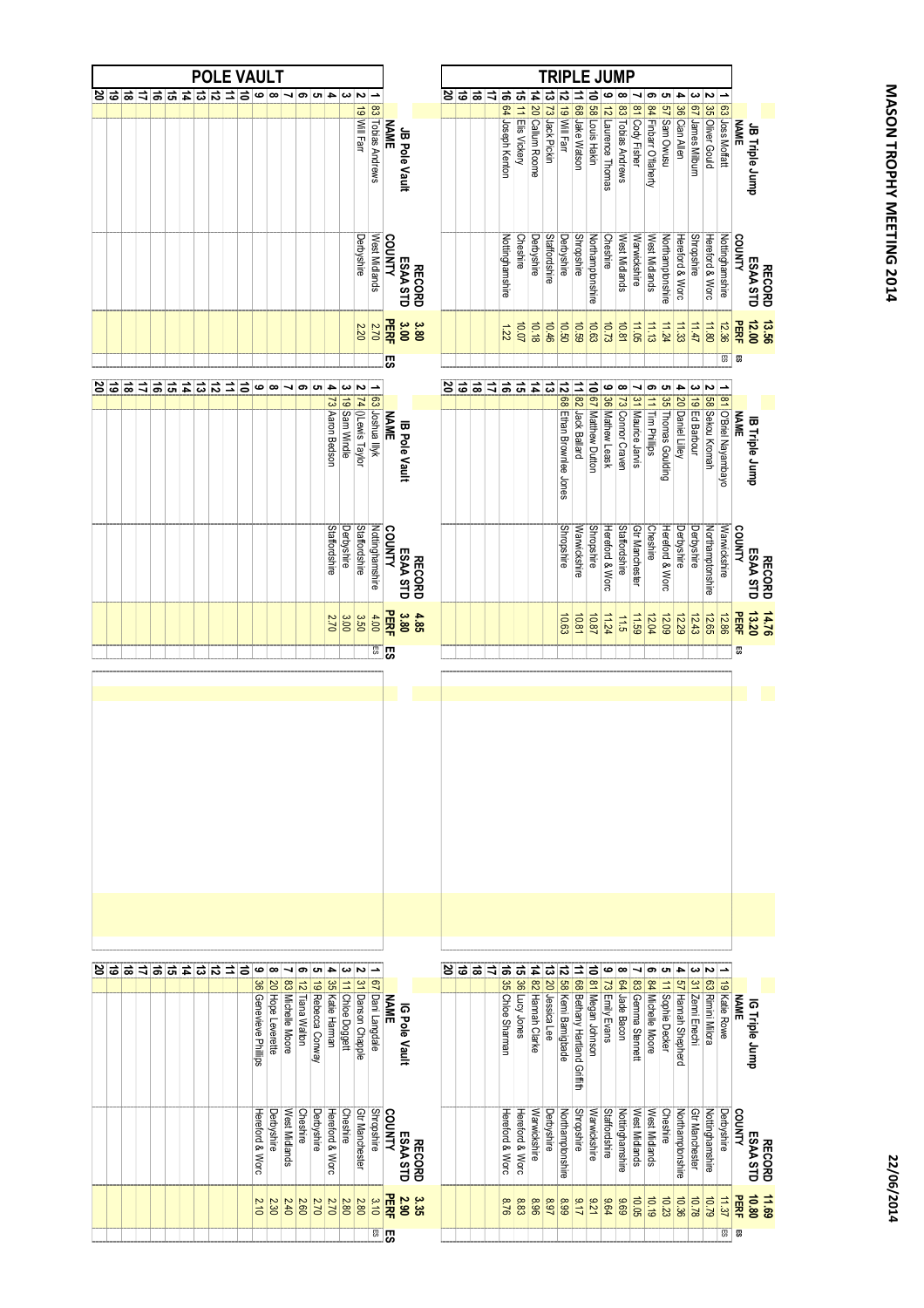|                     | <u>음</u>          | ಹ                  |                       |                     |                         |                         |                          |                                     |                                        |                      | $\mathbf{e}$              | ∞                  | ↘                       | თ                              | C,                       | 4                  | ω                       | N                            |                    |               |                 |               | ర     | ತ                                  | ∣ಹ                           | ゠                  | ಹ                   | न्न              | $\frac{1}{4}$      |                      | 12 68 Jon Mills       |                       |                       | ڡ                        | œ                     | ┙                          | ၜ                   | ပ။                     | 4                    | ယ                 | ىم                               |                                                                      |                     |
|---------------------|-------------------|--------------------|-----------------------|---------------------|-------------------------|-------------------------|--------------------------|-------------------------------------|----------------------------------------|----------------------|---------------------------|--------------------|-------------------------|--------------------------------|--------------------------|--------------------|-------------------------|------------------------------|--------------------|---------------|-----------------|---------------|-------|------------------------------------|------------------------------|--------------------|---------------------|------------------|--------------------|----------------------|-----------------------|-----------------------|-----------------------|--------------------------|-----------------------|----------------------------|---------------------|------------------------|----------------------|-------------------|----------------------------------|----------------------------------------------------------------------|---------------------|
|                     |                   |                    | 17 67 Owen Reynolds   | 16 19 Sam Rowley    | 15 68 James Milburn     | 14 64 Kyriacos Kyriagan | 13 36 Bipin Gurung       | 12 84 Alex Fletcher                 | 11   <mark>11</mark> Jonathan Adderley | 10 20 Daniel Evans   | 31 Alexander Brooks       | 35 Cameron Terry   | 81 Liam Knight-Robinson | 74 Daniel Crowe                | 57 Jake Johnson          | 82 Joe Stickley    | 63 Nathan Langley       | 73 Chey Robinson             | 83 Lee Wright      | <b>NAME</b>   | JB Discus       |               |       |                                    |                              |                    |                     |                  |                    | 13 12 Jac Goodall    |                       | 11 36 Levi Hughes     | 10 67 Ben Himsworth   | 31 Sam Corrigan          | 73 John Turner        | 11 George Hyde             | 57 Matt Kingston    | 82 Andwayne Taylor     | 35 Ben Poole-Philips | 20 Toby Emmett    | <mark>64</mark>   Nathan Langley | 81 Robert Lester                                                     | <b>NAME</b>         |
|                     |                   |                    | <b>Shropshire</b>     | Derbyshire          | <b>Shropshire</b>       | Nottinghamshire         | Hereford & Worc          | West Midlands                       | Cheshire                               | Derbyshire           | Gtr Manchester            | Hereford & Worc    | Warwickshire            | Staffordshire                  | Northamptonshire         | Warwickshire       | Nottinghamshire         | Staffordshire                | West Midlands      | COUNTY        | ESAA STD        | <b>RECORD</b> |       |                                    |                              |                    |                     |                  |                    | Cheshire             | <b>Shropshire</b>     | Hereford & Worc       | <b>Shropshire</b>     | Gtr Manchester           | Staffordshire         | Cheshire                   | Northamptonshire    | Warwickshire           | Hereford & Worc      | Derbyshire        | Nottinghamshire                  | Warwickshire                                                         | COUNTY              |
|                     |                   |                    | 19.58                 | 20.42               | 24.12                   | 24.17                   | 25.17                    | 25.36                               | 27.99                                  | 28.06                | 28.2                      | 28.42              | 29.77                   | 29.89                          | 30.78                    | 32.67              | 34.55                   | 35.2                         | 39.57              | PERF          | 34.00           | 46.46         |       |                                    |                              |                    |                     |                  |                    | 7.81                 | 8.37                  | 186                   | 8.93                  | 10.07                    | 10.62                 | 10.74                      | 10.81               | 11.04                  | 2171                 | 11.18             | 12.06                            | 13.92                                                                | <b>PERF</b>         |
|                     |                   |                    |                       |                     |                         |                         |                          |                                     |                                        |                      |                           |                    |                         |                                |                          |                    | £S                      | ES.                          | <b>RS</b>          | ြို့          |                 |               |       |                                    |                              |                    |                     |                  |                    |                      |                       |                       |                       |                          |                       |                            |                     |                        |                      |                   |                                  | $\mathbb{E}$                                                         | ြို့က               |
|                     |                   | 8 ㅎ ㅎ ㅎ ㅎ          |                       |                     | ದ                       |                         |                          |                                     |                                        |                      |                           | œ                  | ⊣                       | თ                              | ပ္စ                      |                    |                         |                              |                    |               |                 |               | ಹ ಹ ಜ |                                    |                              | ロ                  | $\vec{e}$           | ੌ                |                    |                      |                       |                       |                       | $\bullet$                | $\infty$              | ⊣                          | ြဇာ                 | ပ္စ                    | 4                    | ω                 |                                  |                                                                      |                     |
|                     |                   |                    |                       |                     | <b>67 Harry Perkins</b> | 14 82 Tom Wong-More     | 13 36 Narcis Badea       | 12 64 Ryan Page                     | 11 19 Thomas Coackley                  | 10 63 Sam Murden     | 9 32 Abdula Morafa        | 35 Oliver Williams | <b>11 Hepi Joliffe</b>  | <mark>58</mark>   Luca Franchi | 74 Lewis Moore-Martin    | 4 57 Josh Arimoro  | 3 84 Connor Notley      | 2 83 Jonathan Brigg          | 73 William Knight  | <b>NAME</b>   | <b>B</b> Discus |               |       |                                    |                              |                    | 58 Joe Collins      | 20 Kenan Stock   | 14 82 Anant Kapoor | 13 68 Phil Broomhead | 12 12 Jake Lighfoot   | 11 31 Kaleb Marchan   | 10 32 Louis Cater     | 81 Patrick Price         | 74 Matthew Orton      | <b>11 Luke Whitney</b>     | 36 Oliver Williams  | 19 Brandon Wright      | 57 Hanniel Asare     | 35 Harry Bowen    | 83 Daniel Cartwright             | 73 William Knight<br><b>NAME</b><br><b>NAME</b><br>W <sub>IT</sub>   |                     |
|                     |                   |                    |                       |                     | <b>Shropshire</b>       | Warwickshire            | Hereford & Worc          | Nottinghamshire                     | Derbyshire                             | Nottinghamshire      | <b>Gtr Manchester</b>     | Hereford & Worc    | Cheshire                | Northamptonshire               | Staffordshire            | Northamptonshire   | West Midlands           | West Midlands                | Staffordshire      | <b>COUNTY</b> | ESAA STD        | <b>RECORD</b> |       |                                    |                              |                    | Northamptonshire    | Derbyshire       | Warwickshire       | Shropshire           | Cheshire              | <b>Gtr Manchester</b> | <b>Gtr Manchester</b> | Warwickshire             | Staffordshire         | Cheshire                   | Hereford & Worc     | Derbyshire             | Northamptonshire     | Hereford & Worc   | West Midlands                    | Staffordshire                                                        | COUNTY              |
|                     |                   |                    |                       |                     | 23.34                   | 23.90                   | 25.15                    | 25.17                               | 25.23                                  | 28.03                | 28.78                     | 30.48              | 32.06                   | 32.16                          | 34.74                    | 35.10              | 36.38                   | 47.87                        | 01.70              | PERF          | 41.00           | 53.38         |       |                                    |                              |                    | 6.10                | 02.20            | 9.36               | 74                   | 3.95                  | 6901                  | 10.81                 | 10.82                    | 10.83                 | 11.17                      | 11.31               | 11.84                  | 12.46                | 13.45             | 14.83                            | 16.55                                                                | <b>PERF</b>         |
|                     |                   |                    |                       |                     |                         |                         |                          |                                     |                                        |                      |                           |                    |                         |                                |                          |                    |                         | £S                           | 63                 | 呪             |                 |               |       |                                    |                              |                    |                     |                  |                    |                      |                       |                       |                       |                          |                       |                            |                     |                        |                      | 찌                 | 53                               | $\overline{5}$                                                       | க                   |
| 20 74 Tyler Glassey | 19 81 Sophie Hunt | 18 12 Emily Ashmar | 17 68 Hannah Cashmore | 16 67 Caitlyn Smith | 15 58 Acacia Bailey     | 14 73 Olivia Jaram      | 13 82 Elizabeth Eldridge | 12 <mark>84</mark> Shamilla Channer | 11 20 Beth Clutterbuck-Alle            | 10 36 Lauren Maxey   | 9 57 Elise Walters        | ∞<br>31 Emma Lowe  | ↘<br>35 Ella Morgan     | თ<br>83 Molly Walsh            | ပ<br>32 Paige Ditchfield | 4 63 Emma Dakin    | 64 Emma Botham          | 11 Isabelle Griffin - Morris | 19 Caitlin Emerson | <b>NAME</b>   | JG Discus       |               | ర     | 19 <mark>74</mark> Zarina Miszkiel | 18 35 Georgina Knott         | 17 68 Jess Nock    | 16 11 Natasha Boden | 15 20 Emma Hough | 14 32 Megan Holder | 13 67 Tait Furnival  | 12 31 Emma Lowe       | 11 36 Amy Taylor      | 10 73 Olivia Jaram    | م<br>84 Shamilla Channer | ∞<br>82 Eleanor White | ⊣<br><b>S7</b> LiLi Ismail | თ<br>81 Sophie Hunt | C,<br>64 Ella O'Reilly | 4 58 Elise Walters   | 19 Cara Brown     | 83 Nicole Birmingham             | 63 Emma Dakin                                                        | <b>NAME</b>         |
| Staffordshire       | Warwickshire      | Cheshire           | <b>Shropshire</b>     | <b>Shropshire</b>   | Northamptonshire        | Staffordshire           | Warwickshire             | West Midlands                       | Derbyshire                             | Hereford & Worc      | Northamptonshire          | Gtr Manchester     | Hereford & Worc         | West Midlands                  | Gtr Manchester           | Nottinghamshire    | Nottinghamshire         | Cheshire                     | Derbyshire         | COUNTY        | ESAA STD        | <b>RECORD</b> |       | <b>Staffordshire</b>               | Hereford & Worc              | <b>Shropshire</b>  | Cheshire            | Derbyshire       | Gtr Manchester     | <b>Shropshire</b>    | Gtr Manchester        | Hereford & Worc       | Staffordshire         | West Midlands            | Warwickshire          | Northamptonshire           | Warwickshire        | Nottinghamshire        | Northamptonshire     | Derbyshire        | West Midlands                    | Nottinghamshire                                                      |                     |
| 15.88               | 16.56             | 16.85              | 17.51                 | 18.61               | 19.08                   | 19.33                   | 19.34                    | 20.33                               | 20.68                                  | 21.06                | 21.61                     | 23.00              | 23.56                   | 24.06                          | 26.20<br>25.46           |                    | 26.38                   | 29.17                        | 29.33              | <b>PERF</b>   | 27.00           | 36.08         |       | 99'Z                               | $\frac{7.56}{7.5}$           |                    | 1.94                | 96'7             | 8.16               | 8.34                 | 8.36                  | 9.46                  | 8.54                  | 8.55                     | 8.83                  | 9.13                       | 9.33                | 9.61                   | 92.6                 | 3.85              | 10.55                            | 10.72                                                                |                     |
|                     |                   |                    |                       |                     |                         |                         |                          |                                     |                                        |                      |                           |                    |                         |                                |                          |                    |                         | $\overline{5}$               | <b>ES</b>          | ါ့ကွ          |                 |               |       |                                    |                              |                    |                     |                  |                    |                      |                       |                       |                       |                          |                       |                            |                     |                        |                      |                   | S.                               | ES                                                                   | <b>PERF</b><br>င္ဟာ |
| జ                   |                   | 'ಹೆ ಹೆ             | $\overrightarrow{a}$  | 'ಹ                  | ਕ                       | $\ddot{\vec{r}}$        | ದ                        |                                     |                                        |                      | ဖ                         |                    |                         |                                |                          |                    |                         |                              |                    |               |                 |               |       |                                    | $\vec{a}$                    | ₹                  | ಕ                   | ਨ                |                    |                      |                       |                       |                       |                          |                       |                            |                     |                        |                      |                   |                                  |                                                                      |                     |
|                     |                   |                    |                       |                     | 12 Samhilda McGonigle   | 8 Mercedes Bannister    | 57 Holly Bastin          | 12 82 Nicola Jennings               | 11 20 Tayler Charlesworth              | 10 81 Charlotte Mack | 19 <sub>R.</sub> Trafford | 35 Candy Lockett   | 31 Madeline Hunt        | 63 Georgina Page               | 83 Elizabeth Mahon       | 84 Chrissie Prince | 67 Emily Ball           | 73 Emma Rathbone             | 11 Jenny Pyatt     | <b>NAME</b>   | IG Discus       |               |       | 19 58 Hollie Dawson                | <b>64</b> Stephanie Saunders | 63 Keating Walters | 19 Jo Gill          | 36 Megan taylor  | 14 20 Lily Davies  | 13 68 Katie Lambert  | 12 35 Holly Tildesley | 11 82 Alice Bourne    | 10 12 Alex Roberts    | 32 Grace Mundy           | 81 Olivia Woodward    | 11 Samhilda McGonigle      | 31 Freya Dooner     | 84 Adina Bailey        | 83 Simone McKen      | 57 Kiona McLennon | <mark>73</mark> Emma Rathbone    | 67 Emily Ball<br><b>IG Shot</b><br>NAME<br><sub>Em<sup>p</sup></sub> |                     |
|                     |                   |                    |                       |                     | Cheshire                | Northamptonshire        | Northamptonshire         | Warwickshire                        | Derbyshire                             | Warwickshire         | Derbyshire                | Hereford & Worc    | Gtr Manchester          | Nottinghamshire                | West Midlands            | West Midlands      | <b>Shropshire</b>       | Staffordshire                | Cheshire           | COUNTY        | ESAA STD        | <b>RECORD</b> |       | Northamptonshire                   | Nottinghamshire              | Nottinghamshire    | Derbyshire          | Hereford & Worc  | Derbyshire         | <b>Shropshire</b>    | Hereford & Worc       | Warwickshire          | Cheshire              | <b>Gtr Manchester</b>    | Warwickshire          | Cheshire                   | Gtr Manchester      | West Midlands          | West Midlands        | Northamptonshire  | Staffordshire                    | Shropshire                                                           | COUNTY              |
|                     |                   |                    |                       |                     | 11.41                   | 17.62                   | 18.82                    | 19.03                               | 19.31                                  | 21.70                | 21.77                     | 25.98              | 28.20                   | 29.26                          | 30.02                    | 32.86              | 34.69                   | 35.68                        | 37.91              | <b>PERF</b>   | 33.00           | 45.54         |       | 7.24                               |                              | 27/2               | 8.16                | 8.53             | 97.5               | 8.87                 | 006                   | 916                   | 9.35                  | 10.23                    | 10.28                 | 10.51                      | 10.67               | 0/101                  | 10.85                | 11.74             | 11.89                            | 13.43                                                                | <b>PERF</b>         |
|                     |                   |                    |                       |                     |                         |                         |                          |                                     |                                        |                      |                           |                    |                         |                                |                          |                    | $\overline{\mathbb{E}}$ | <b>ES</b>                    | SS <sub>1</sub>    | က္ကြ          |                 |               |       |                                    |                              |                    |                     |                  |                    |                      |                       |                       |                       | 53                       | ᇚ                     | 59                         | ES                  | 59                     | 59                   | SS <sub>1</sub>   | 53                               | 59                                                                   |                     |

DISCUS

SHOT